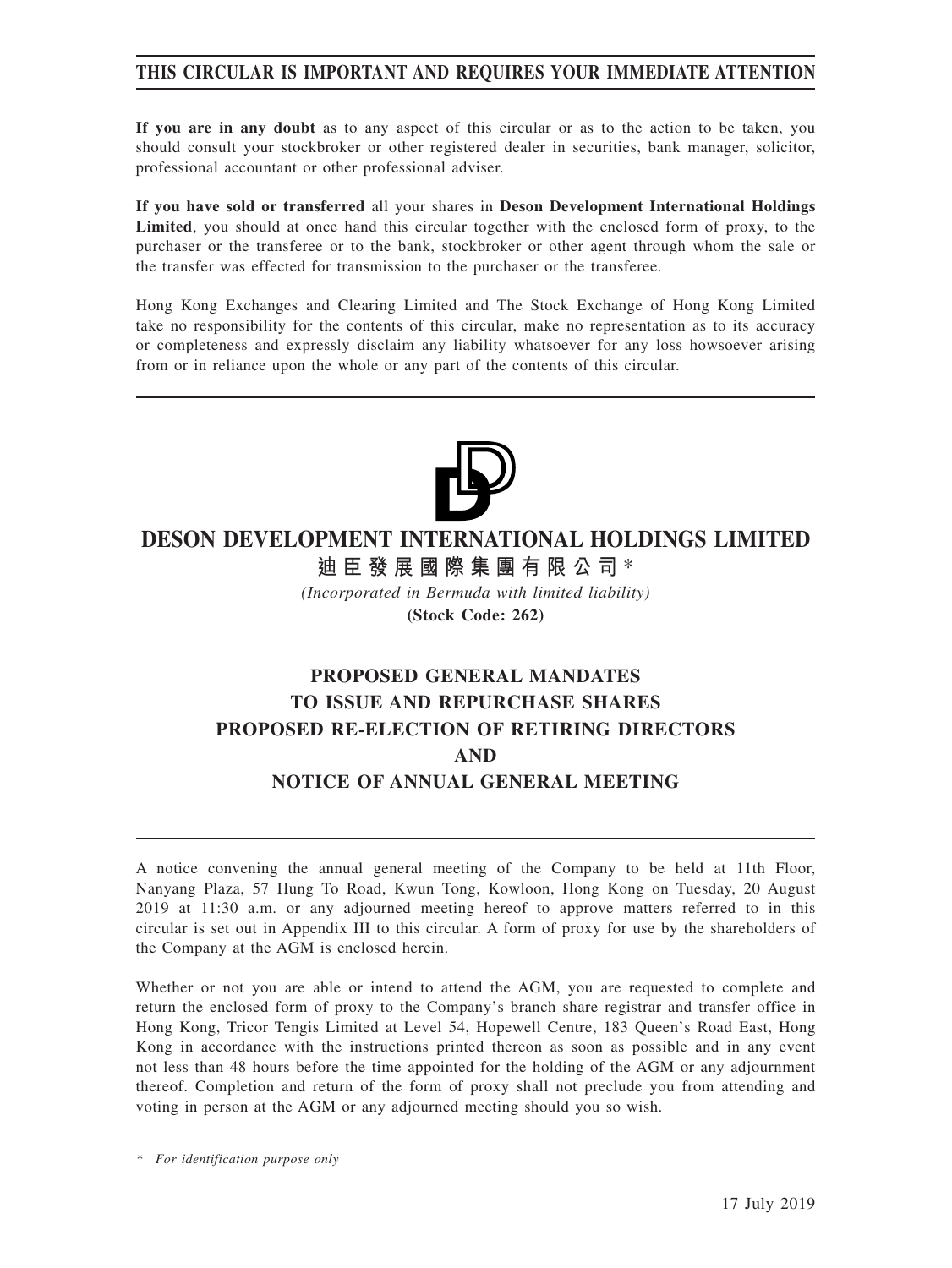# **CONTENTS**

# *Page*

|                |                                                 | 1              |
|----------------|-------------------------------------------------|----------------|
|                | <b>Letter from the Board</b>                    |                |
| $\mathbf{1}$ . |                                                 | 3              |
| 2.             |                                                 | $\overline{4}$ |
| 3.             |                                                 | $\overline{4}$ |
| 4.             |                                                 | 5              |
| 5.             |                                                 | 6              |
| 6.             |                                                 | $\tau$         |
| 7.             |                                                 | $\overline{7}$ |
| 8.             |                                                 | $\tau$         |
| 9.             |                                                 | 8              |
|                |                                                 | 9              |
|                |                                                 | 12             |
|                | Appendix III - Notice of Annual General Meeting | 15             |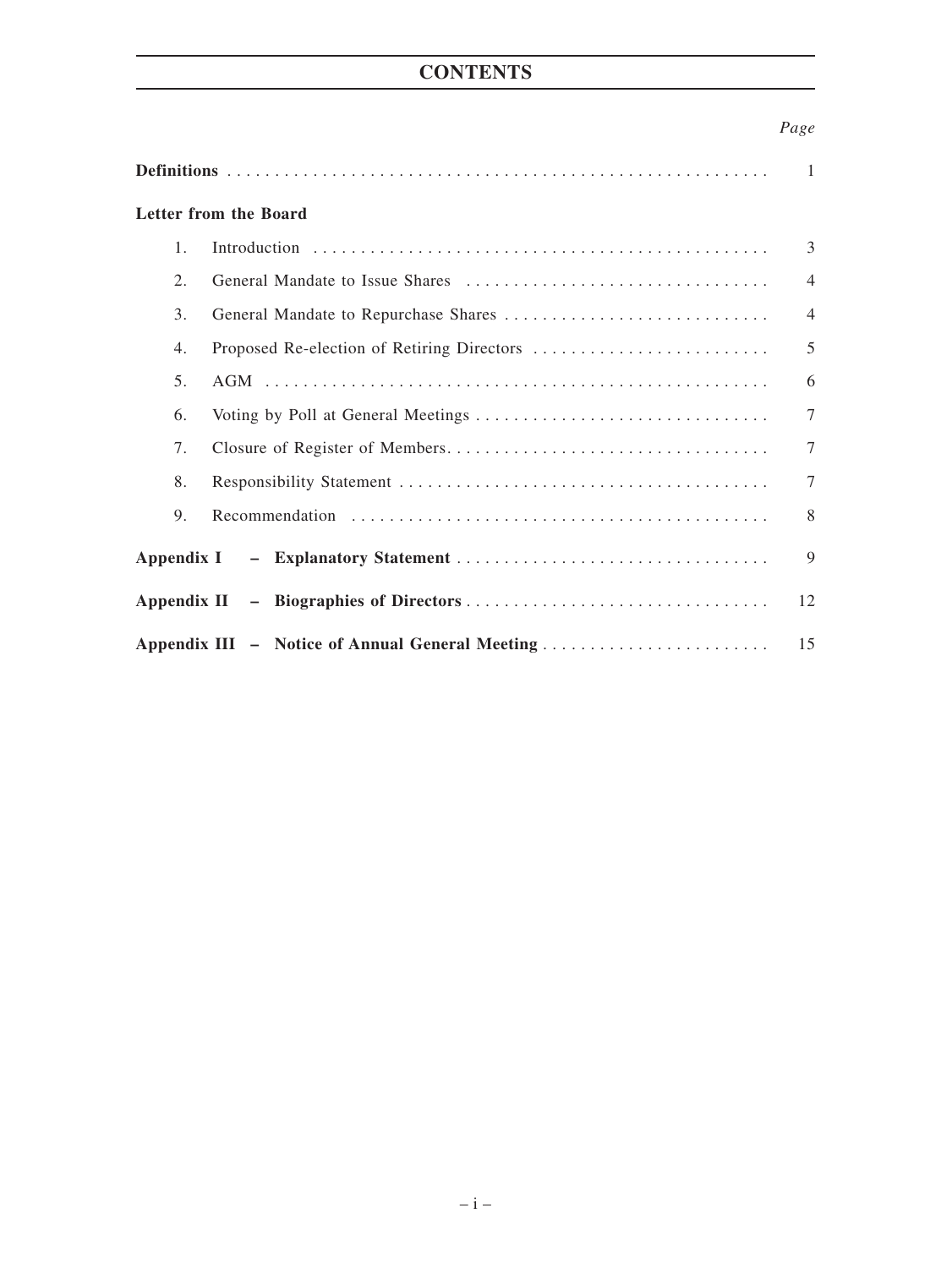*In this circular, unless the context otherwise requires, the following terms and expressions have the following meanings:*

| "AGM"                               | the annual general meeting of the Company to be<br>held at 11th Floor, Nanyang Plaza, 57 Hung To<br>Road, Kwun Tong, Kowloon, Hong Kong, on<br>Tuesday, 20 August 2019 at 11:30 a.m. or any<br>adjournment thereof;                                                                                                                                                                                                                                                                                                                                |  |  |
|-------------------------------------|----------------------------------------------------------------------------------------------------------------------------------------------------------------------------------------------------------------------------------------------------------------------------------------------------------------------------------------------------------------------------------------------------------------------------------------------------------------------------------------------------------------------------------------------------|--|--|
| "associate" or "close associate(s)" | has the meaning as defined in the Listing Rules;                                                                                                                                                                                                                                                                                                                                                                                                                                                                                                   |  |  |
| "Board"                             | the board of Directors;                                                                                                                                                                                                                                                                                                                                                                                                                                                                                                                            |  |  |
| "Bye-Laws"                          | the bye-laws of the Company (as amended from<br>time to time);                                                                                                                                                                                                                                                                                                                                                                                                                                                                                     |  |  |
| "Company"                           | Deson Development International Holdings Limited,<br>and exempted company incorporated in Bermuda<br>with limited liability and the shares of which are<br>listed on the main board of the Stock Exchange<br>(Stock Code: 262);                                                                                                                                                                                                                                                                                                                    |  |  |
| "Core Connected Person"             | has the meaning as defined in the Listing Rules;                                                                                                                                                                                                                                                                                                                                                                                                                                                                                                   |  |  |
| "Directors"                         | the directors of the Company;                                                                                                                                                                                                                                                                                                                                                                                                                                                                                                                      |  |  |
| "Group"                             | the Company and its subsidiaries;                                                                                                                                                                                                                                                                                                                                                                                                                                                                                                                  |  |  |
| "Hong Kong"                         | the Hong Kong Special Administrative Region of<br>the People's Republic of China;                                                                                                                                                                                                                                                                                                                                                                                                                                                                  |  |  |
| "HK\$"                              | HK dollars, the lawful currency in Hong Kong;                                                                                                                                                                                                                                                                                                                                                                                                                                                                                                      |  |  |
| "Issue Mandate"                     | the general and unconditional mandate proposed<br>to be granted to the Directors at the AGM to<br>exercise all the power to allot, issue and otherwise<br>deal with Shares with an aggregate nominal<br>amount not exceeding 20% of the aggregate<br>nominal amount of the share capital of the<br>Company in issue as at the date of the passing of<br>the resolution granting such mandate (such<br>mandate to be extended to Shares with the<br>nominal amount of any Shares repurchased by the<br>Company pursuant to the Repurchase Mandate); |  |  |
| "Latest Practicable Date"           | Thursday,<br>11 July 2019, being<br>the<br>latest<br>practicable<br>date for ascertaining<br>certain<br>information included in this circular;                                                                                                                                                                                                                                                                                                                                                                                                     |  |  |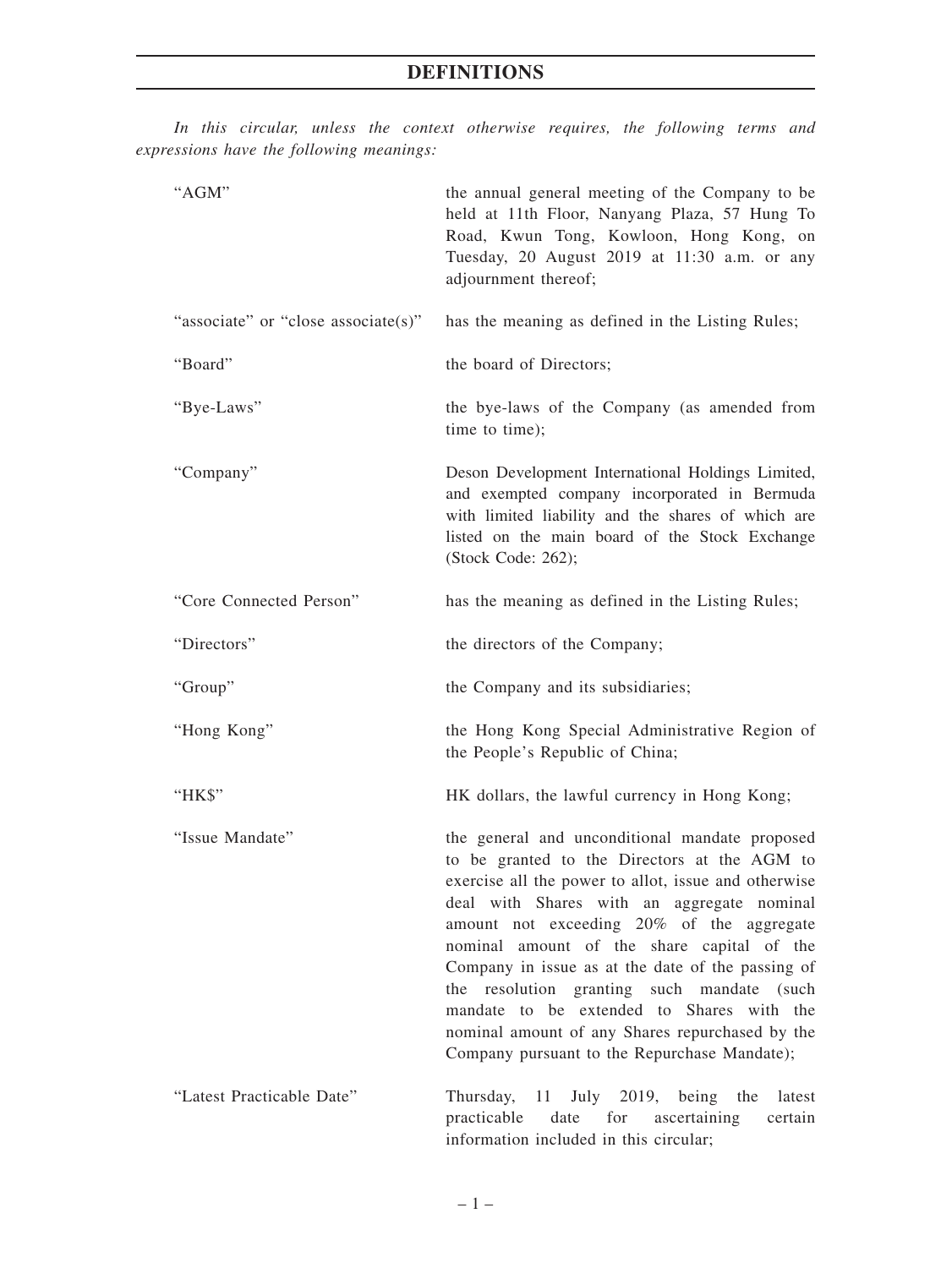# **DEFINITIONS**

| "Listing Rules"      | the Rules Governing the Listing of Securities on<br>the Stock Exchange;                                                                                                                                                                                                                                                                              |  |  |
|----------------------|------------------------------------------------------------------------------------------------------------------------------------------------------------------------------------------------------------------------------------------------------------------------------------------------------------------------------------------------------|--|--|
| "PRC"                | the People's Republic of China;                                                                                                                                                                                                                                                                                                                      |  |  |
| "Repurchase Mandate" | the general and unconditional mandate proposed<br>to be granted to the Directors at the AGM to<br>repurchase Shares on the Stock Exchange with an<br>aggregate nominal amount up to 10% of the<br>aggregate nominal amount of the share capital of<br>the Company in issue as at the date of the passing<br>of the resolution granting such mandate; |  |  |
| "SFO"                | Securities and Futures Ordinance (Chapter 571 of<br>the Laws of Hong Kong);                                                                                                                                                                                                                                                                          |  |  |
| "Share $(s)$ "       | share $(s)$ in the issued share capital of the<br>Company;                                                                                                                                                                                                                                                                                           |  |  |
| "Shareholders"       | holders of Shares;                                                                                                                                                                                                                                                                                                                                   |  |  |
| "Stock Exchange"     | The Stock Exchange of Hong Kong Limited; and                                                                                                                                                                                                                                                                                                         |  |  |
| "Takeovers Code"     | the Code on Takeovers and Mergers and Share<br>Buy-backs published by the Securities and Futures<br>Commission.                                                                                                                                                                                                                                      |  |  |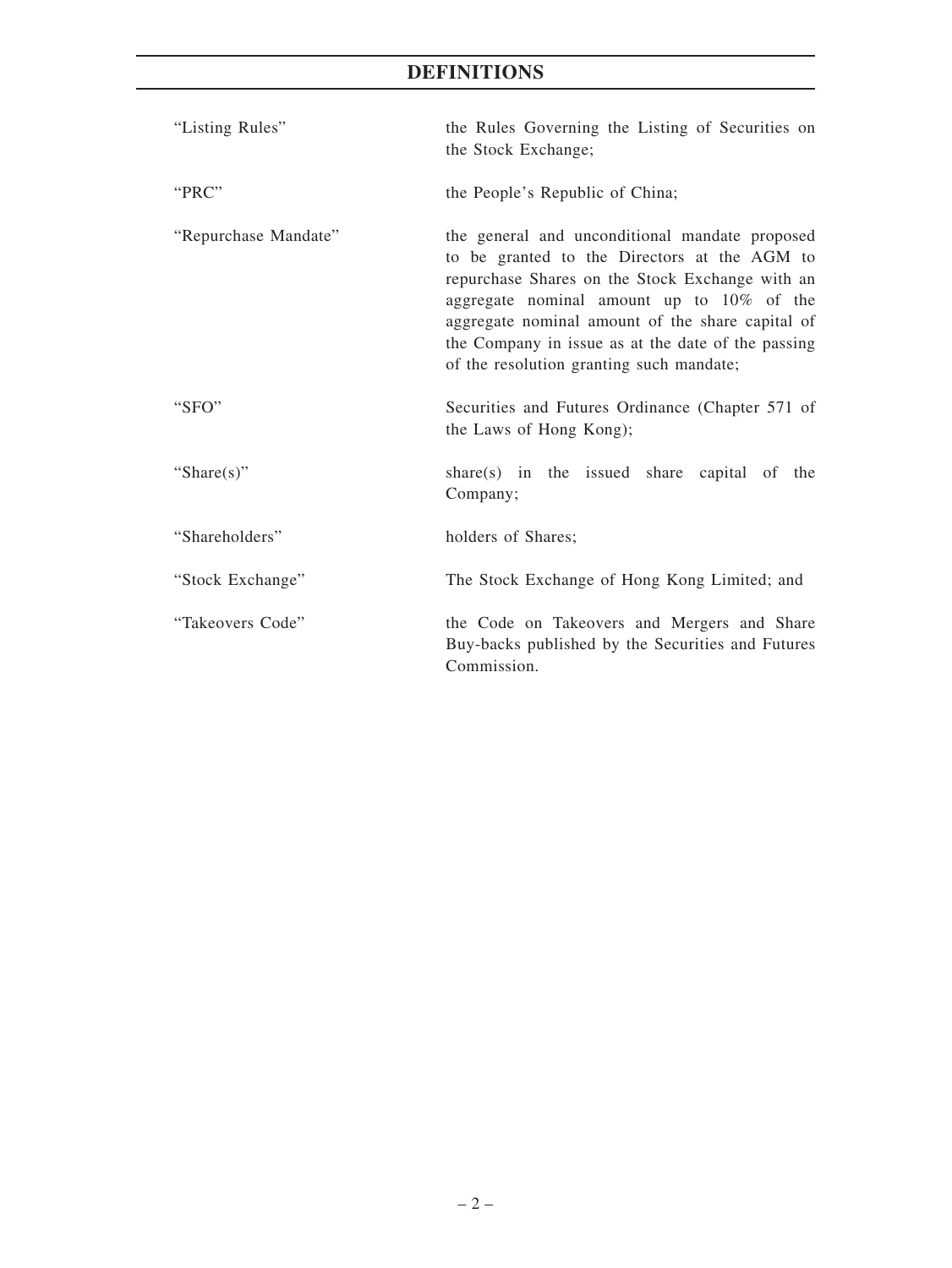

# **DESON DEVELOPMENT INTERNATIONAL HOLDINGS LIMITED**

**迪臣發展國際集團有限公司** \*

*(Incorporated in Bermuda with limited liability)* **(Stock Code: 262)**

*Executive Directors:* Mr. Lu Quanzhang *(Chairman)* Mr. Tiia Boen Sien *(Managing Director & Deputy Chairman)* Mr. Wang Jing Ning Mr. Tjia Wai Yip, William

*Independent non-executive Directors:* Dr. Ho Chung Tai, Raymond Ir Siu Man Po Mr. Siu Kam Chau

*Registered office:* Victoria Place, 5th Floor 31 Victoria Street Hamilton HM10 Bermuda

*Principal place of business in Hong Kong:* 11th Floor, Nanyang Plaza 57 Hung To Road, Kwun Tong Kowloon Hong Kong

17 July 2019

*To the Shareholders*

Dear Sirs,

# **PROPOSED GENERAL MANDATES TO ISSUE AND REPURCHASE SHARES PROPOSED RE-ELECTION OF RETIRING DIRECTORS AND NOTICE OF ANNUAL GENERAL MEETING**

# **1. INTRODUCTION**

The purpose of this circular is to provide the Shareholders with all the information reasonably necessary to enable them to make an informed decision on whether to vote for or against the above proposed matters which include, inter alia, (i) the grant of the Issue Mandate and Repurchase Mandate; (ii) the proposed re-election of retiring Directors, and (iii) to send you the notice of the AGM.

*\* For identification purpose only*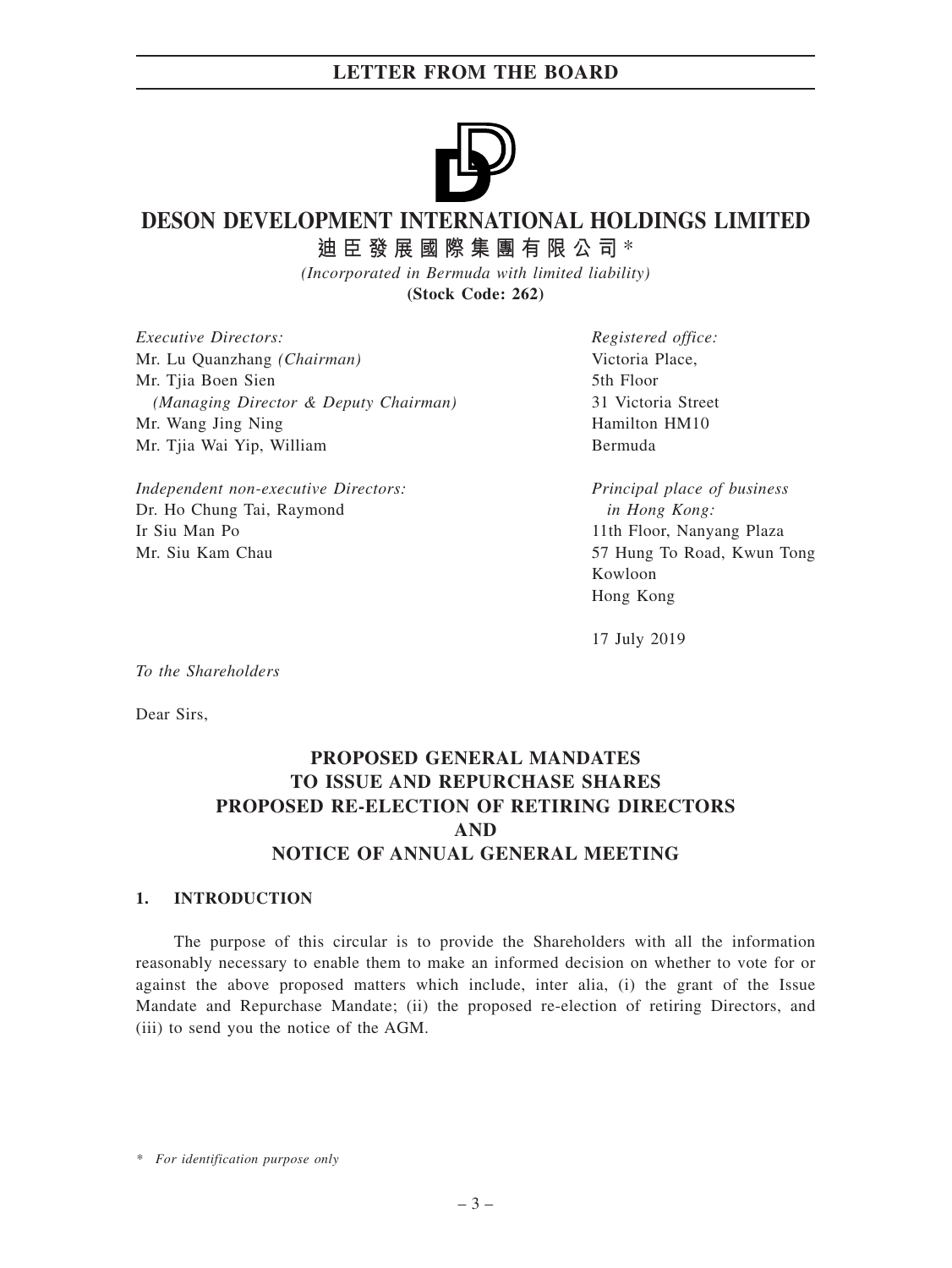### **2. GENERAL MANDATE TO ISSUE SHARES**

At the annual general meeting of the Company held on 20 August 2018, a general and unconditional mandate was given by the Shareholders to the Directors to exercise the powers of the Company to allot, issue and deal with Shares. Such mandate would lapse on the earliest of: (i) the conclusion of the forthcoming annual general meeting of the Company; (ii) the expiration of the period within which the forthcoming annual general meeting of the Company is required by the Bye-Laws or any applicable laws of Bermuda to be held; or (iii) the revocation or variation of the authority by an ordinary resolution of the Shareholders in general meeting. In order to ensure that the flexibility and discretion be given to the Directors in the event that it becomes desirable to allot, issue and deal with Shares of the Company, approval is being sought from the Shareholders for the granting of the Issue Mandate to the Directors to allot, issue and deal with Shares up to a maximum of 20 per cent. of the total nominal amount of the share capital of the Company in issue as at the date of the passing of the ordinary resolution set out as resolution numbered  $6(A)$  in the notice convening the AGM and adding to such general mandate any Shares representing the aggregate nominal amount of the Shares repurchased by the Company under the Repurchase Mandate. If the resolution is passed and no Share is repurchased by the Company, exercise in full of the Issue Mandate (on the basis of 977,880,400 Shares in issue at the Latest Practicable Date) would result in up to 195,576,080 new Shares being allotted, issued and dealt with by the Company. The authority granted under the Issue Mandate to the Directors will be valid until (i) the conclusion of the next annual general meeting of the Company; (ii) the expiration of the period within which the next annual general meeting of the Company is required by the Bye-Laws or any applicable law to be held; or (iii) the date on which the authority given under the Issue Mandate is revoked or varied by an ordinary resolution of the Shareholders in general meeting (whichever is the earliest).

# **3. GENERAL MANDATE TO REPURCHASE SHARES**

At the annual general meeting of the Company held on 20 August 2018, a general and unconditional mandate was given by the Shareholders to the Directors to exercise the powers of the Company to repurchase Shares. Such mandate will lapse on the earliest of: (i) the conclusion of the forthcoming annual general meeting of the Company; (ii) the expiration of the period within which the forthcoming annual general meeting of the Company is required by the Bye-Laws or any applicable laws of Bermuda to be held; and (iii) the revocation or variation of the authority by an ordinary resolution of the Shareholders in general meeting. A resolution to grant the Directors the Repurchase Mandate will be proposed at the AGM to enable the Directors to exercise the powers of the Company to repurchase its own issued and fully paid Shares up to a maximum of 10 per cent. of the share capital of the Company in issue as at the date of the passing of the ordinary resolution set out as resolution numbered 6(B) in the notice convening the AGM. The authority granted under the Repurchase Mandate to the Directors will be valid until (i) the conclusion of the next annual general meeting of the Company; or (ii) the expiration of the period within which the next annual general meeting of the Company is required by the Bye-Laws or any applicable law to be held; or (iii) the date on which the authority given under the Repurchase Mandate is revoked or varied by an ordinary resolution of the Shareholders in general meeting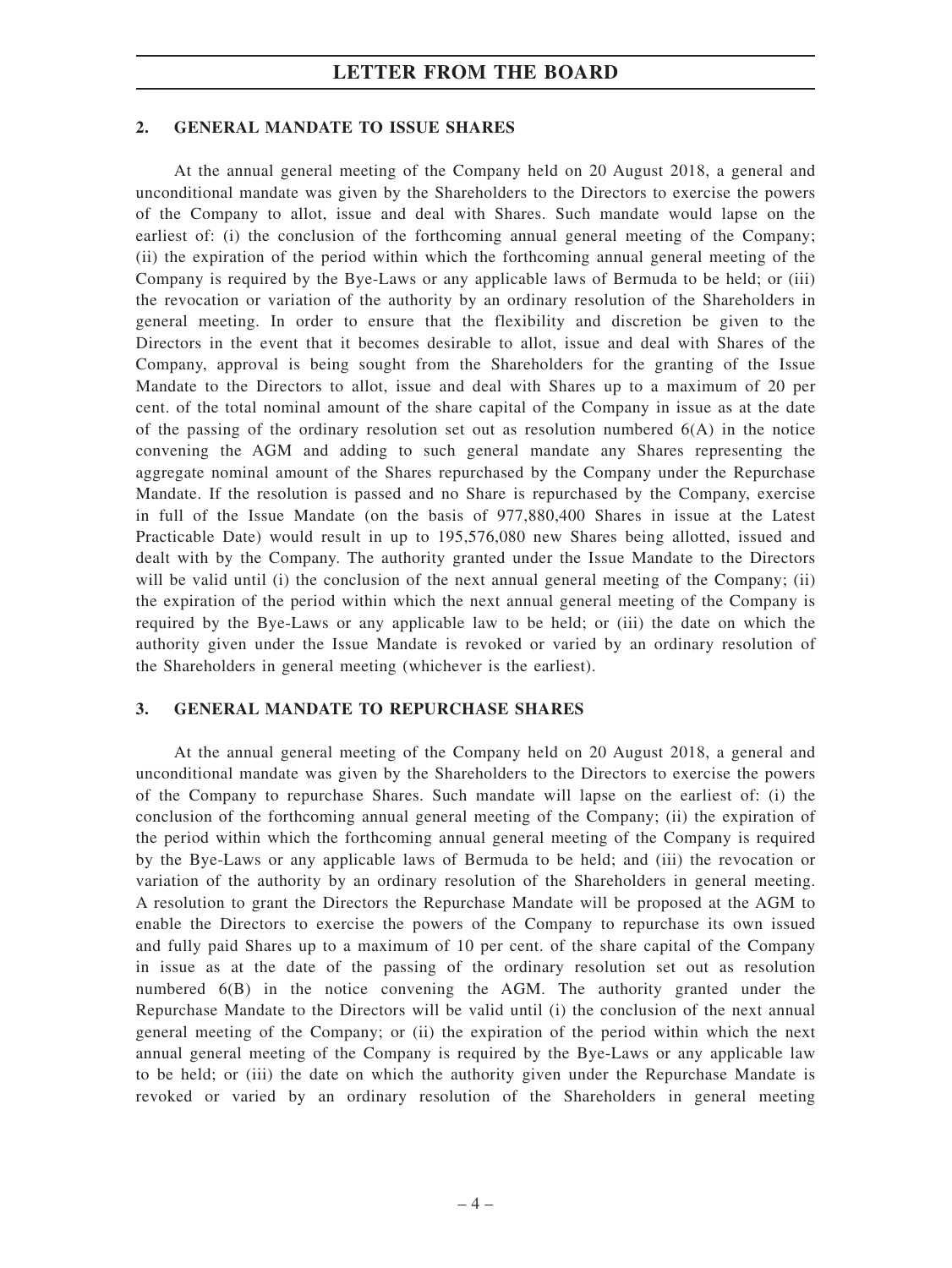(whichever is the earliest). The notice convening the AGM is set out in Appendix III to this circular. The Company at present has no immediate plan to exercise the Repurchase Mandate.

An explanatory statement as required by the Listing Rules to provide the requisite information on the Repurchase Mandate is set out in Appendix I to this circular.

## **4. PROPOSED RE-ELECTION OF RETIRING DIRECTORS**

The Company has stated in the annual report of the Company for the year ended 31 March 2019 that the Directors retiring by rotation are Mr. Lu Quanzhang (executive Director), Mr. Tjia Wai Yip, William (executive Director) and Ir Siu Man Po (independent non-executive Director), who are willing to put themselves up for re-election at the AGM.

Ir Siu Man Po ("Ir Siu") was appointed as an independent non-executive Director ("INED") of the Company in September 2001. He has served the Company for more than 17 years as of the Latest Practicable Date and will retire by rotation at the AGM. The Board intends to further appoint Ir Siu as an INED. Pursuant to Code Provision A.4.3 of the Corporate Governance Code set out in Appendix 14 to the Listing Rules, if an independent non-executive director serves more than 9 years, his further appointment should be subject to a separate resolution to be approved by shareholders, and the papers to shareholders accompanying that resolution should include the reasons why the board believes he is still independent and should be re-elected. The Nomination Committee of the Board has reviewed and assessed the independence of the INEDs, including Ir Siu and are satisfied that he meet the independence criteria set out in Rule 3.1.3 of the Listing Rules (including by reference to the annual independence confirmation he has provided). In particular, the Nomination Committee is satisfied that during his tenure of office over the past 17 years, Ir Siu has been able to fulfill all the requirements regarding independence of an INED and provide annual confirmation of independence to the Company under Rule 3.13 of the Listing Rules. To the best knowledge of the Directors, as of the Latest Practicable Date, the Company is not aware of any foreseeable events that may occur and affect the independence of Ir Siu in the near future. Hence, the Board believes that Ir Siu is and will continue to be independent of the Company unless unexpected circumstances arise in the future. The Company will continue to review the independence of Ir Siu annually and take all appropriate measures to ensure compliance of relevant provisions regarding the independence of INED in the Listing Rules.

In addition, during his tenure of office, Ir Siu has performed his duties as an INED to the satisfaction of the Board. Through exercising the scrutinizing and monitoring function of an INED, he has contributed to a conscientious and efficient board of directors acting in the interest of Shareholders. In view of the above, the Board considers that the re-election of Ir Siu as an INED is beneficial to the Board, the Company and Shareholders as a whole.

Pursuant to the requirement of the Listing Rules, a separate ordinary resolution will be proposed at the AGM to approve the re-election of Ir Siu as an INED of the Company.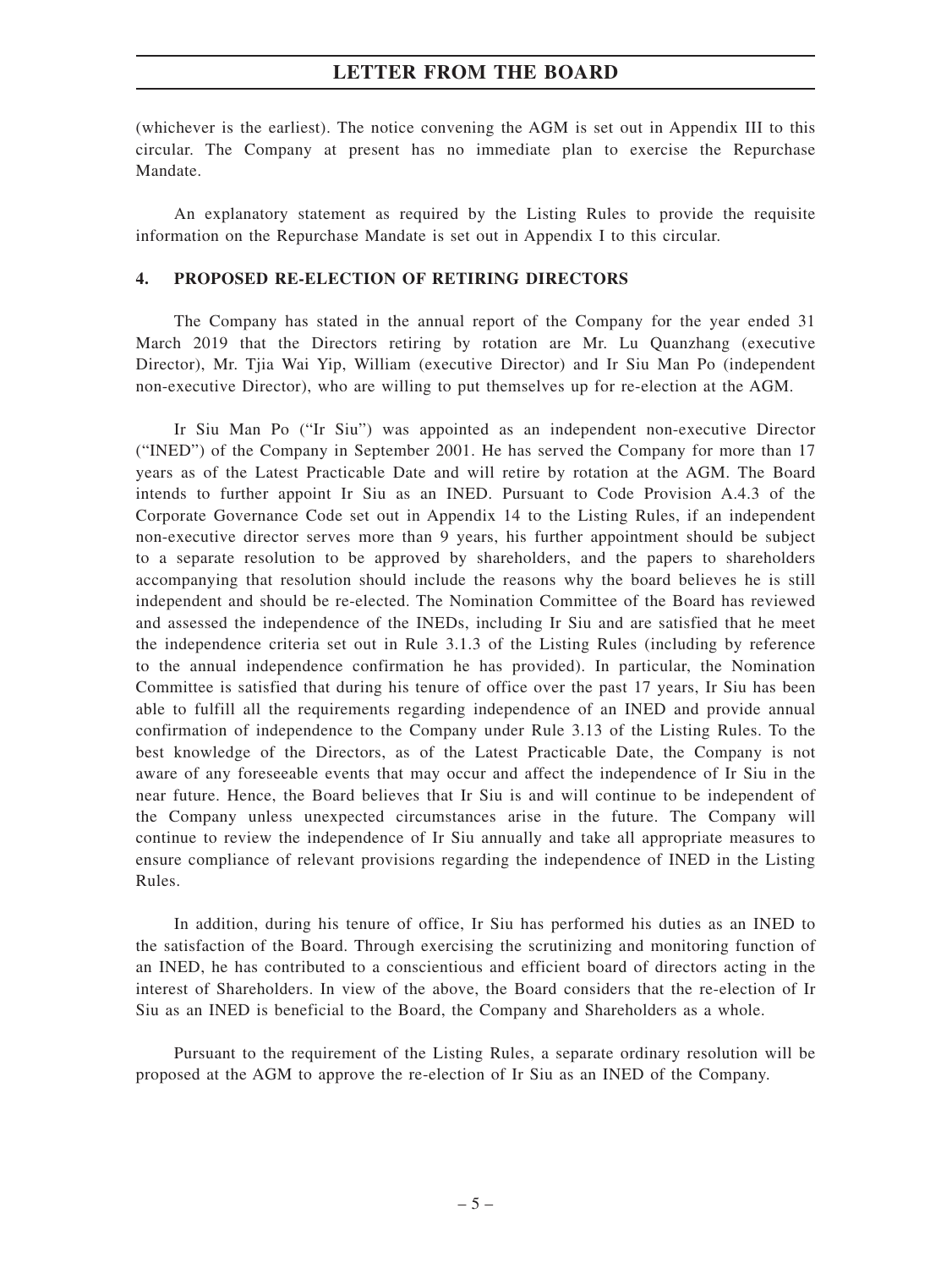Ir Siu has confirmed that he meet the independent requirements set out in Rule 3.13 of the Listing Rules. Ir Siu has the relevant experience in Construction field and has a deep understanding of the Group's operation. Based on the above, the Board believes that Ir Siu is independent of the Group and will continue to make contribution to the Company if re-elected. Relevant details of each of Directors proposed to be re-elected at the AGM are set out in Appendix II to this circulate.

Bye-Law 89 of the Bye-Laws provides that no person, other than a retiring Director, shall, unless recommended by the Board for election, be eligible for election to the office of Director at any general meeting, unless notice in writing of the intention to propose that person for election as a Director, signed by a Shareholder (other than the person to be proposed for election as a Director) duly qualified to attend and vote at the meeting for which such notice is given, and a notice in writing signed by that person of his willingness to be elected shall have been lodged with the Company. The minimum length of the period during which such notices are given shall be at least seven days and the period for lodgment of such notices shall commence no earlier than the day after the dispatch of the notice of the general meeting appointed for such election and end no later than seven days prior to the date of such meeting.

Accordingly, if a Shareholder wishes to nominate a person to stand for election as a Director at the AGM, notice of his intention to propose such person for election as a Director and the notice executed by the nominee of his willingness to be elected must be validly served at the principal place of business of the Company at 11th Floor, Nanyang Plaza, 57 Hung To Road, Kwun Tong, Kowloon, Hong Kong on or before 11:30 a.m. on 13 August 2019.

If a valid notice from a Shareholder to propose a person to stand for election as a Director at the AGM is received after the publication of the notice of the AGM, the Company will publish an announcement to inform Shareholders of the biographical details of the additional candidate proposed.

Details of the biographies of each of the Directors who have offered themselves for re-election are set out in Appendix II to this circular.

### **5. AGM**

A notice of the AGM is set out in Appendix III to this circular.

A form of proxy for use at the AGM is also enclosed with this circular. Whether or not you are able or intend to attend the AGM, you are requested to complete and return the enclosed form of proxy to the Company's branch share registrar in Hong Kong, Tricor Tengis Limited at Level 54, Hopewell Centre, 183 Queen's Road East, Hong Kong in accordance with the instructions printed thereon as soon as possible and in any event not less than 48 hours before the time appointed for the holding of the AGM or any adjournment thereof. Completion and return of the form of proxy shall not preclude you from attending and voting in person at the AGM or any adjourned meeting should you so wish.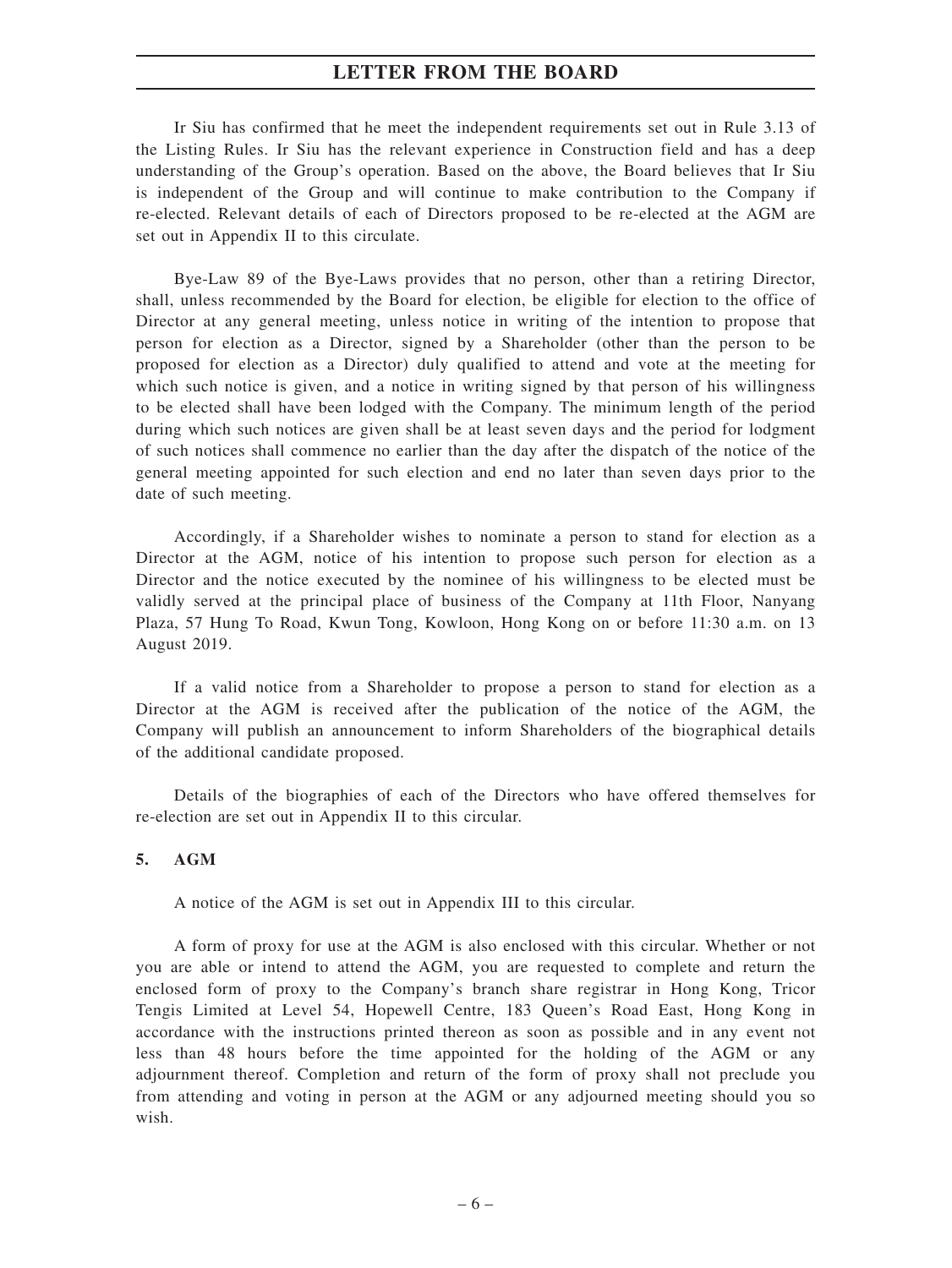# **6. VOTING BY POLL AT GENERAL MEETINGS**

Pursuant to Rule 13.39(4) of the Listing Rules, any vote of Shareholders at a general meeting must be taken by poll except where there chairman of the meeting, in good faith and in compliance with the Listing Rules, decides to allow a resolution which relates purely to a procedural or administrative matter to be voted on by a show of hands. Therefore, pursuant to Bye-Law 69, each resolution set out in the notice to the AGM which is put to vote at the AGM shall be decided by poll. The Company will appoint scrutineers to handle vote-taking procedures at the AGM. The results of the poll will be published on the Stock Exchange's website at www.hkexnews.hk and the Company's website at www.deson.com as soon as possible after the conclusion of the AGM.

## **7. CLOSURE OF REGISTER OF MEMBERS**

- (a) The register of members of the Company will be closed from 15 August 2019 to 20 August 2019, both days inclusive. During this period, no transfer of Shares will be registered. In order to attend and vote at the AGM, all transfers of Shares accompanied by the relevant share certificates must be lodged with the Company's branch share registrar in Hong Kong, Tricor Tengis Limited, at Level 54, Hopewell Centre, 183 Queen's Road East, Hong Kong not later than 4:30 p.m. on 14 August 2019.
- (b) The register of members of the Company will be closed from 27 August 2019 to 29 August 2019, both days inclusive, and the proposed final dividend is expected to be paid on 17 September 2019. The payment of dividends shall be subject to the approval of the Shareholders at the AGM. In order to be qualified for the proposed final dividend, unregistered Shareholders should deliver Share certificates together with transfer documents to the Company's branch share registrar in Hong Kong, Tricor Tengis Limited, at Level 54, Hopewell Centre, 183 Queen's Road East, Hong Kong not later than 4:30 p.m. on 26 August 2019.

### **8. RESPONSIBILITY STATEMENT**

This circular, for which the Directors collectively and individually accept full responsibility, includes particulars given in compliance with the Listing Rules for the purpose of giving information with regard to the Company. The Directors, having made all reasonable enquiries, confirm that to the best of their knowledge and believe the information contained in this circular is accurate and complete in all material respects and not misleading or deceptive, and there are no other matters the omission of which would make any statement herein or this circular misleading.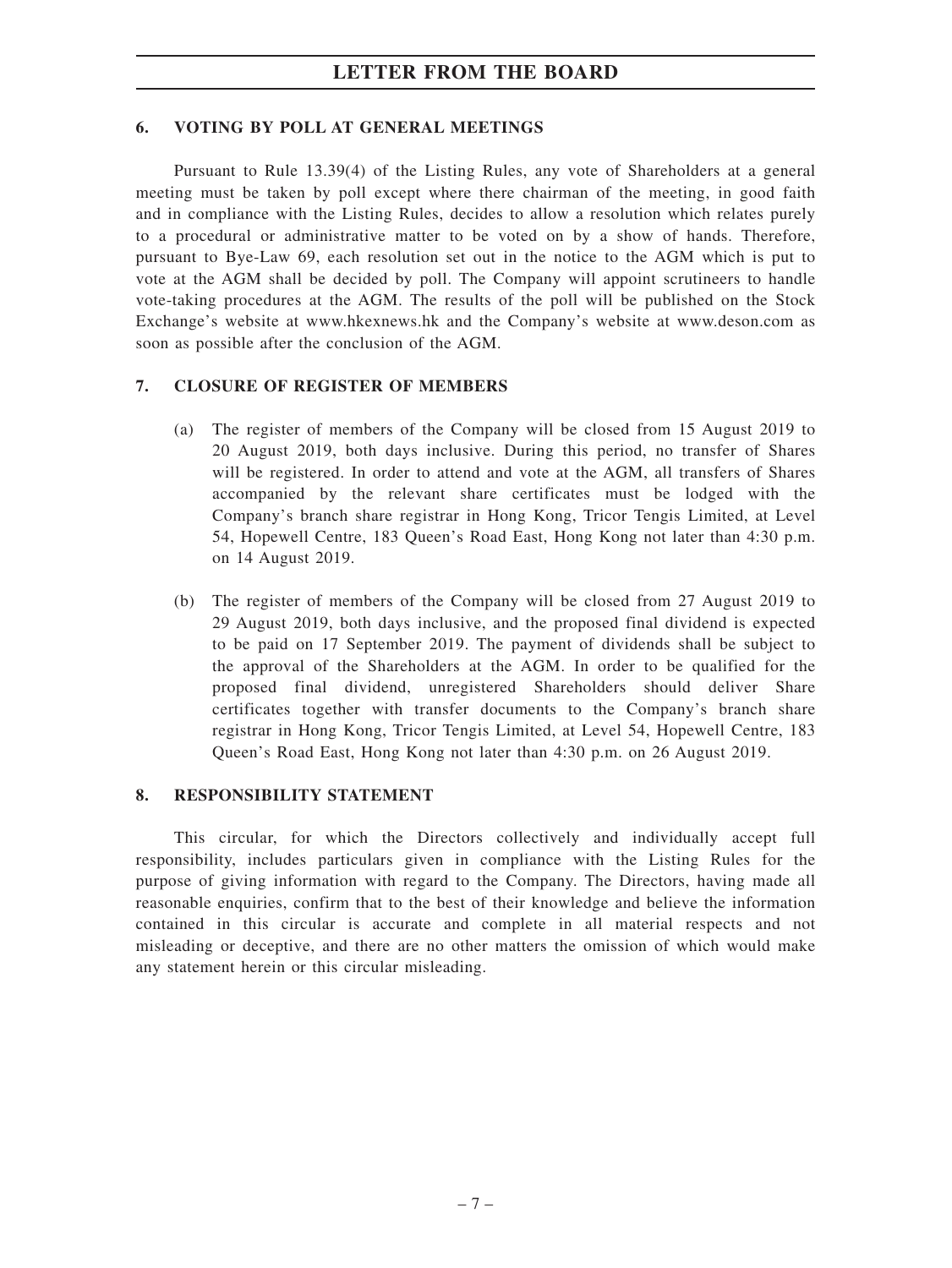## **9. RECOMMENDATION**

The Directors consider that (i) the proposed grant of the Issue Mandate and the Repurchase Mandate; and (ii) the proposed re-election of retiring Directors in each case as described in this circular, are in the best interests of the Company and the Shareholders as a whole. Accordingly, the Board recommends all Shareholders to vote in favour of all the resolutions to be proposed at the AGM.

> By Order of the Board **Deson Development International Holdings Limited Tjia Boen Sien** *Managing Director and Deputy Chairman*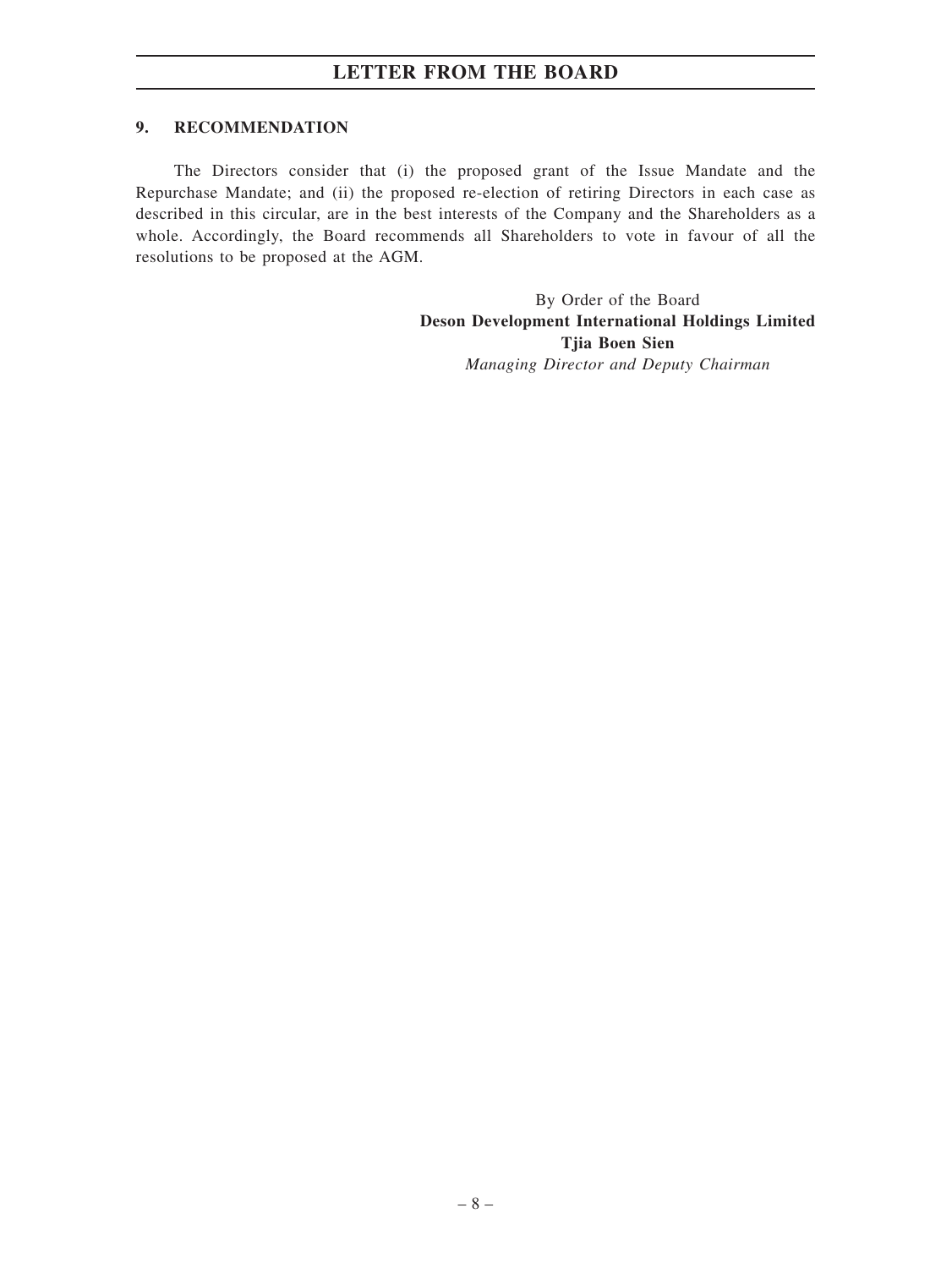The Listing Rules permit companies with primary listing on the Stock Exchange to repurchase their fully paid-up Shares on the Stock Exchange subject to certain restrictions.

The following is the explanatory statement required to be sent to the Shareholders under the Listing Rules to enable them to make an informed decision on whether to vote for or against the ordinary resolution in relation to the grant of the Repurchase Mandate.

## **1. REASONS FOR REPURCHASE MANDATE**

The Directors believe that the granting of the Repurchase Mandate is in the best interests of the Company and the Shareholders. Such repurchases may, depending on market conditions and funding arrangements at the time, lead to an enhancement of the net asset value and/or the earnings per Share of the Company and will only be made when the Directors believe that such repurchases will benefit the Company and the Shareholders. The Directors have no present intention to repurchase any of the securities of the Company.

### **2. SHARE CAPITAL**

As at the Latest Practicable Date, the issued share capital of the Company comprised 977,880,400 Shares of HK\$0.10 each.

Subject to the passing of the resolution approving the Repurchase Mandate, and assuming no Shares will be issued or repurchased by the Company during the period between the Latest Practicable Date and the date of the AGM, the Company would be allowed under the Repurchase Mandate to repurchase a maximum of 97,788,040 Shares.

### **3. FUNDING OF REPURCHASES**

In repurchasing Shares, the Company may only apply funds legally available for such purpose in accordance with its memorandum of association and Bye-Laws and the applicable laws of Bermuda. Bermuda law provides that the amount of capital repaid in connection with a share repurchase may only be paid out of the capital paid up on the relevant Shares, or out of funds of the Company otherwise available for dividend or distribution or the proceeds of a new issue of Shares made for such purpose. The amount of premium payable on repurchase may only be paid out of either the funds of the Company otherwise available for dividend or distribution or out of the share premium or contributed surplus accounts of the Company.

If the Repurchase Mandate were exercised in full, there might be a material adverse effect on the working capital or gearing position of the Company (as compared with the position disclosed in the audited financial statements contained in the annual report of the Company for the year ended 31 March 2019). However, the Directors do not propose to exercise the Repurchase Mandate to such an extent as would, in the circumstances, have a material adverse effect on the working capital requirements or the gearing levels of the Company which in the opinion of the Directors are from time to time appropriate for the Company.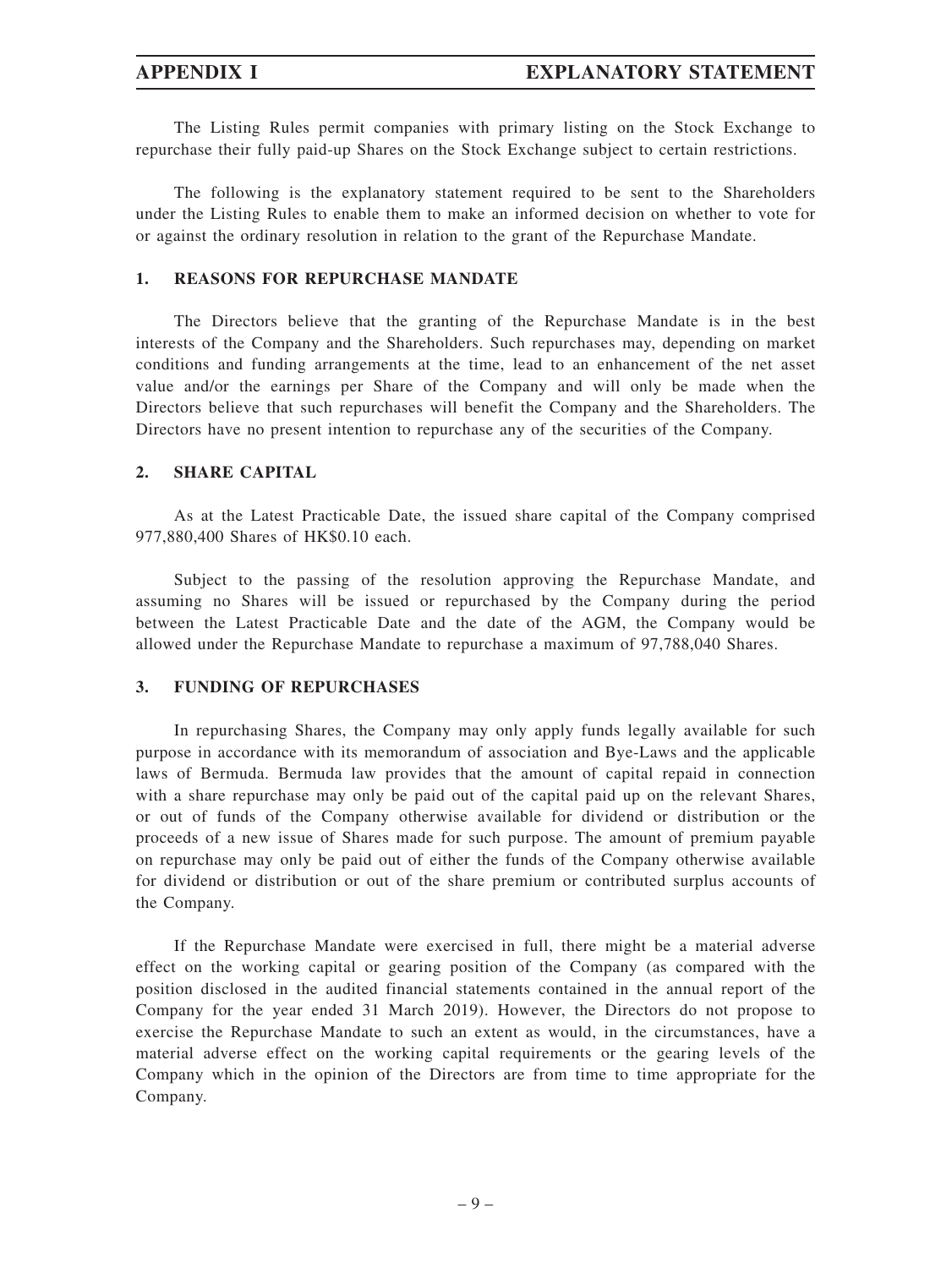## **4. DIRECTORS DEALINGS AND CORE CONNECTED PERSONS**

None of the Directors nor, to the best of their knowledge and belief having made all reasonable enquiries, their close associates, have any present intention to sell to the Company or its subsidiaries any Shares under the Repurchase Mandate if such is approved by the Shareholders.

No Core Connected Persons of the Company have notified the Company that they have a present intention to sell Shares to the Company or its subsidiaries or have undertaken not to do so in the event that the Repurchase Mandate is approved by the Shareholders.

### **5. SHARE PRICES**

The highest and lowest prices at which the Shares were traded on the Stock Exchange during each of the previous twelve months prior to the Latest Practicable Date were as follows:–

|                                          |                | <b>Trading price</b><br>per Share |  |
|------------------------------------------|----------------|-----------------------------------|--|
|                                          | <b>Highest</b> | Lowest                            |  |
|                                          | HK\$           | HK\$                              |  |
| 2018                                     |                |                                   |  |
| July                                     | 0.285          | 0.260                             |  |
| August                                   | 0.275          | 0.235                             |  |
| September                                | 0.315          | 0.222                             |  |
| October                                  | 0.345          | 0.219                             |  |
| November                                 | 0.250          | 0.221                             |  |
| December                                 | 0.237          | 0.217                             |  |
| 2019                                     |                |                                   |  |
| January                                  | 0.231          | 0.208                             |  |
| February                                 | 0.265          | 0.214                             |  |
| March                                    | 0.250          | 0.216                             |  |
| April                                    | 0.235          | 0.211                             |  |
| May                                      | 0.223          | 0.189                             |  |
| June                                     | 0.200          | 0.181                             |  |
| July (up to the Latest Practicable Date) | 0.204          | 0.175                             |  |

## **6. SHARE REPURCHASES MADE BY THE COMPANY**

During the six months preceding the Latest Practicable Date, the Company had not repurchased any Shares on the Stock Exchange.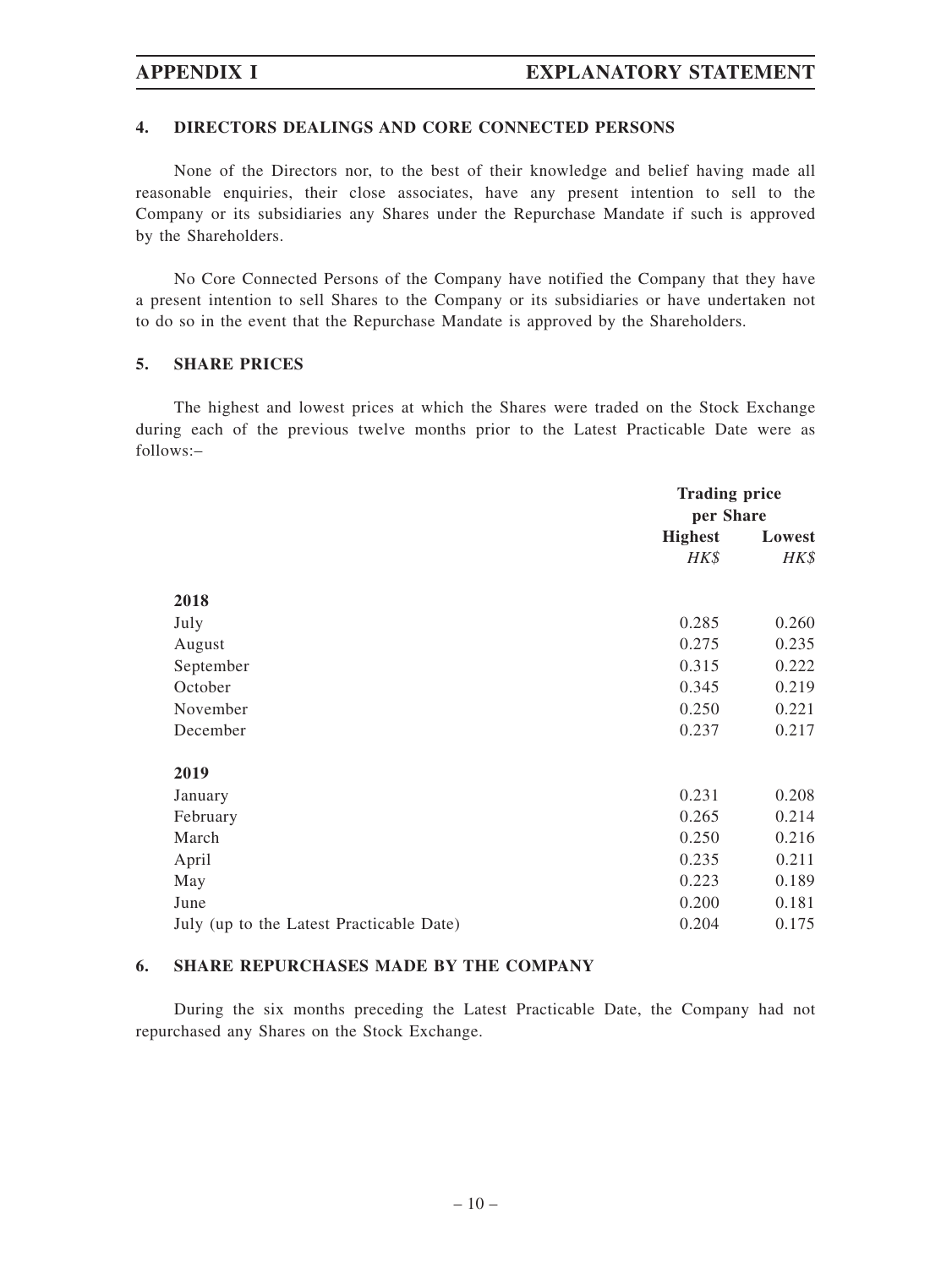# **7. DIRECTORS' UNDERTAKING**

The Directors have undertaken to the Stock Exchange that, so far as the same may be applicable, they will exercise the powers of the Company to make repurchases pursuant to the Repurchase Mandate and in accordance with the Listing Rules and the applicable laws of Bermuda.

## **8. TAKEOVERS CODE**

If, on the exercise of the power to repurchase Shares pursuant to the Repurchase Mandate, a Shareholder's proportionate interest in the voting rights of the Company increases, such increase will be treated as an acquisition for the purposes of Rule 32 of the Takeovers Code. Accordingly, a Shareholder or a group of Shareholders acting in concert (as defined under the Takeovers Code) could, depending on the level of increase of the Shareholder's interest, obtain or consolidate control of the Company and become obliged to make a mandatory offer in accordance with Rule 26 of the Takeovers Code.

As at the Latest Practicable Date, to the best of the knowledge and belief of the Directors, Sparta Assets Limited ("**Sparta Assets**"), which was wholly owned by Mr. Tjia Boen Sien ("**Mr. Tjia**"), our Managing Director and executive Director, was directly interested in 349,935,000 Shares representing approximately 35.79% of the issued share capital in the Company as at the Latest Practicable Date, Mr. Tjia also had direct personal interest in 68,661,600 Shares, representing approximately 7.02% of the issued share capital in the Company as at the Latest Practicable Date.

In the event that the Repurchase Mandate was exercised in full by the Company, the aggregate percentage shareholding of Sparta Assets and Mr. Tjia in the Company would increase from approximately 42.81% to approximately 47.56%. Such increases would give rise to an obligation to Sparta Assets and Mr. Tjia to make a mandatory offer under Rule 26 of the Takeovers Code. Save as disclosed above, the Directors are not aware of any Shareholder or group of Shareholders acting in concert, who may become obliged to make a mandatory offer under Rule 26 of the Takeovers Code as a consequence of any purchases made pursuant to the Repurchase Mandate.

The Directors have no present intention to exercise the Repurchase Mandate to such extent as would result in a mandatory offer obligation being imposed on any Shareholders or cause the public float to fall below 25% of the issued share capital of the Company or such other minimum percentage as prescribed by the Listing Rules from time to time.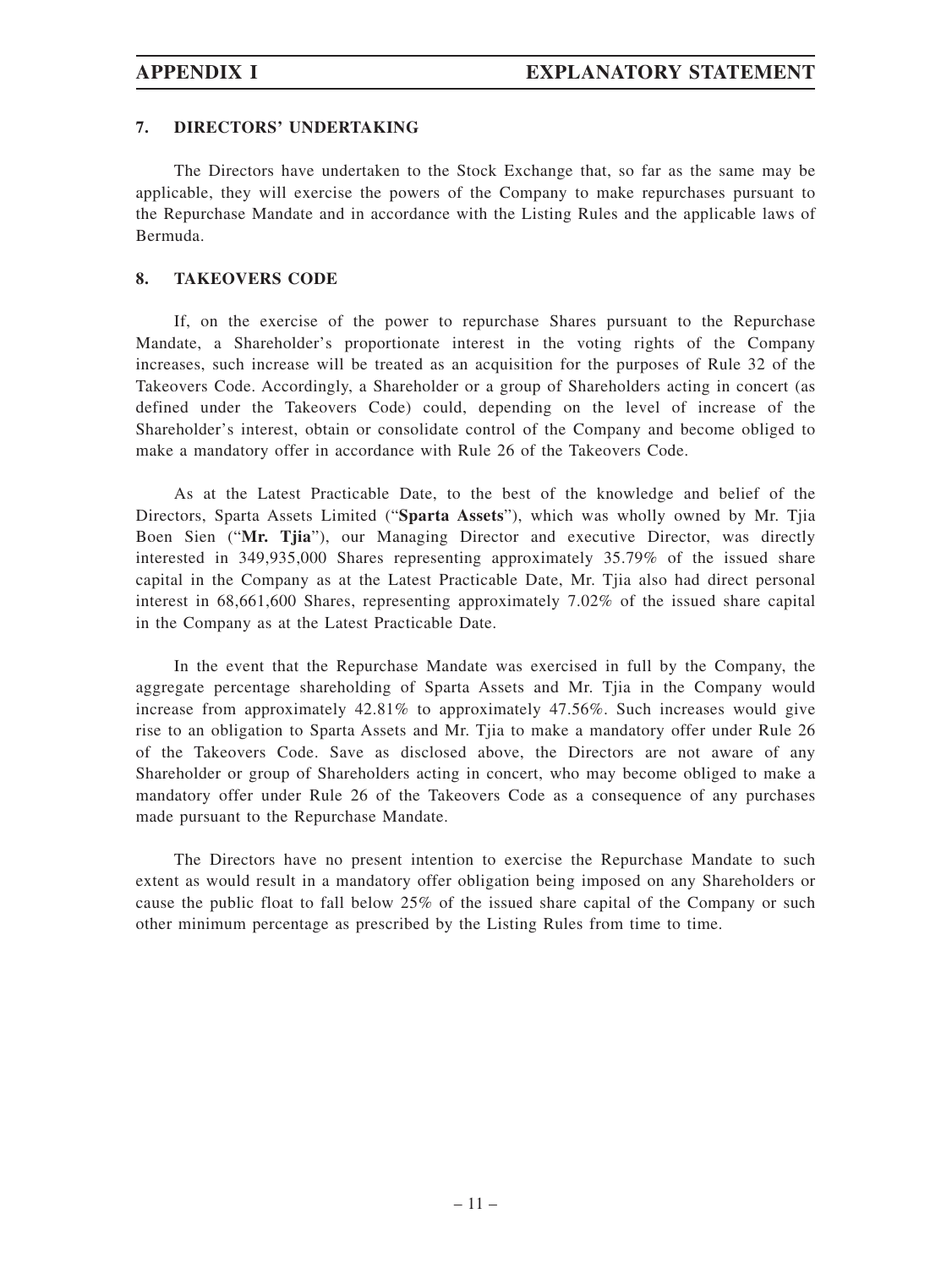The following are the biographies of each of the retiring Directors proposed to be re-elected at the AGM:

### **EXECUTIVE DIRECTORS**

**LU Quanzhang** ("**Mr. Lu**"), aged 63, is an executive Director of the Company and Chairman of the Board. Mr. Lu joined the Group in November 2011. Mr. Lu has over 23 years of experience in legal practice in the PRC. Mr. Lu is a registered lawyer in the PRC and holds a master post graduate certificate of law from China University of Political Science and Law (Practicing). Mr. Lu was a founding partner of Jun Yan Law Firm in Guangdong where he has practiced since 2003. Currently, Mr. Lu is the senior partner of S D & Partners, a private leading law firm in Shenzhen and South China. He is an arbitrator of the China International Economic and Trade Arbitration Commission, Shenzhen Court Of International Arbitration and Shanghai International Arbitration Centre.

As at the Latest Practicable Date, Mr. Lu and his associate were interested in 150,000 Shares representing approximately 0.015% of the existing issued share capital of the Company. Save as disclosed, Mr. Lu does not have any relationship with any other Directors, senior management, substantial or controlling Shareholders (as defined in the Listing Rules) of the Company or any other interest in the Shares within the meaning Part XV of SFO.

As at the Latest Practicable Date, no service contract had been entered into between the Company and Mr. Lu. No term has been fixed or proposed for his length of service with the Company. Mr. Lu will be subject to retirement by rotation at least once every three years. Mr. Lu is entitled to receive a remuneration of HK\$300,000 per annum, which is determined by the remuneration committee of the Board with reference to his duties and responsibilities with the Company. Save as disclosed above, Mr. Lu is not entitled to any other emoluments.

Save as disclosed above, Mr. Lu did not have any other directorship held in the listed public companies in the last three years.

Save as disclosed above, there is no other matter in relation to the re-election of Mr. Lu that needs to be brought to the attention of the Shareholders or any information that is required to be disclosed pursuant to paragraphs (h) to (v) of Rule 13.51(2) of the Listing Rules.

**Mr. Tjia Wai Yip, William** ("**Mr. William Tjia**"), aged 43, is an executive Director of the Company since January 2015. Mr. William Tjia joined the Group in February 2000. Mr. William Tjia is a director of Deson Innovative Limited since July 2005, one of the subsidiaries of the Company. He is responsible for intelligent building and security systems business of the Group, and has over 18 years' of experience in this field. He graduated from City University of Hong Kong with a Bachelor degree in Information Systems (Honours) in 1998.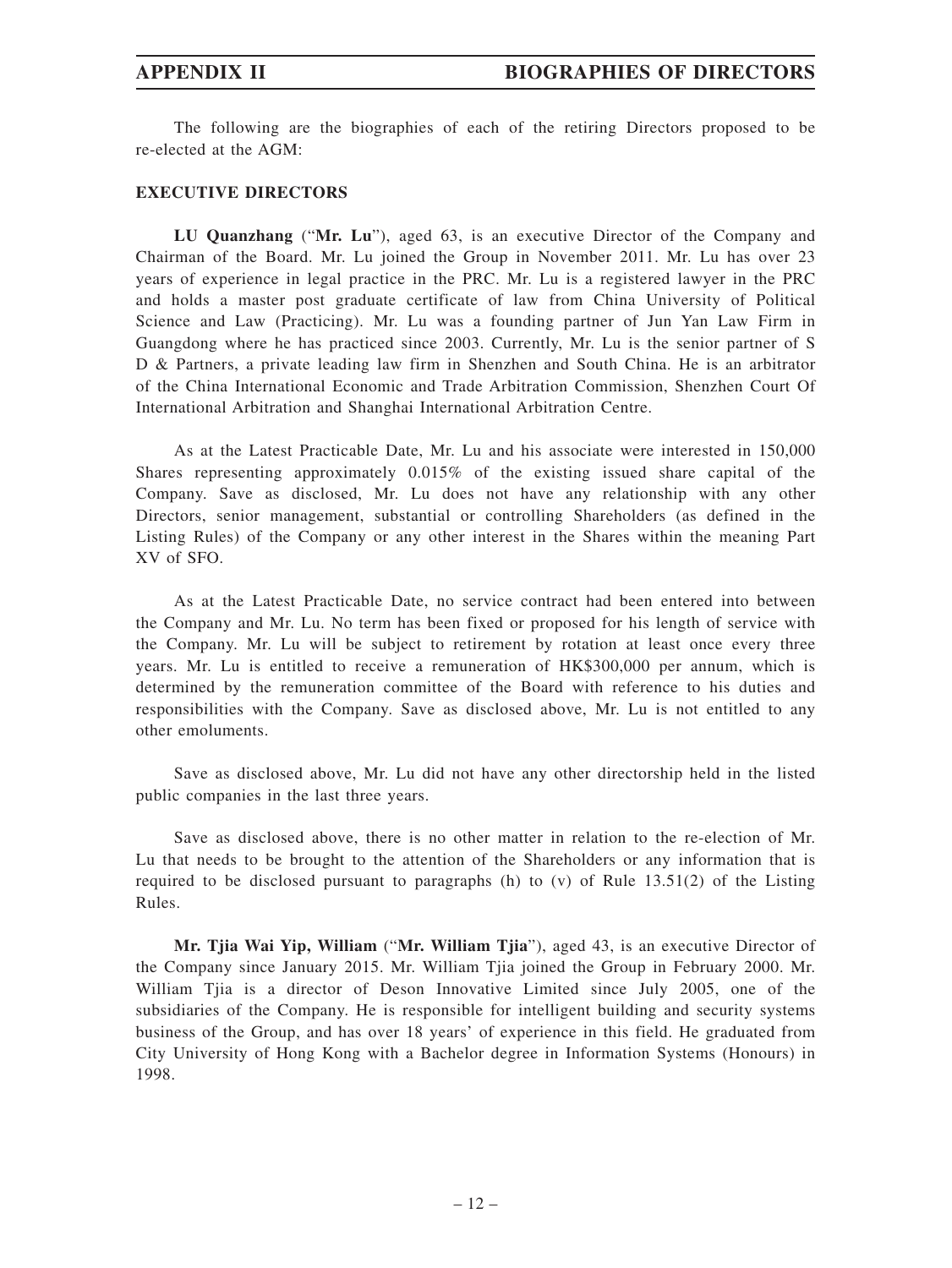As at the Latest Practicable Date, Mr. William Tjia was interested in 2,400,000 Shares representing approximately 0.25% of the existing issued share capital of the Company. Mr. William Tjia is the son of Mr. Tjia Boen Sien, the Managing Director and Deputy Chairman and a controlling Shareholder (as defined in the Listing Rules) of the Company who was interested in 418,596,600 Shares representing approximately 42.81% interest in the Company. Save as disclosed, Mr. Tjia does not have any relationship with any other Directors, senior management, substantial or controlling Shareholders (as defined in the Listing Rules) of the Company or any other interest in the Shares within the meaning of Part XV of SFO.

As at the Latest Practicable Date, no service contract had been entered into between the Company and Mr. William Tjia. No term has been fixed or proposed for his length of service with the Company. Mr. William Tjia will be subject to retirement by rotation at least once every three years. Mr. William Tjia is entitled to receive a remuneration of HK\$1,200,000 per annum, which is determined by the remuneration committee of the Board with reference to his duties and responsibilities with the Company and an annual discretionary bonus of such an amount to be determined by the remuneration committee of the Board from time to time with reference to the financial results of the Company and on his performance. Save as disclosed above, Mr. William Tjia is not entitled to any other emoluments.

Save as disclosed above, Mr. William Tjia did not have any other directorship held in the listed public companies in the last three years.

Save as disclosed above, there is no other matter in relation to the re-election of Mr. William Tjia that needs to be brought to the attention of the Shareholders or any information that is required to be disclosed pursuant to paragraphs  $(h)$  to  $(v)$  of Rule 13.51(2) of the Listing Rules.

### **INDEPENDENCE NON-EXECUTIVE DIRECTOR**

**Ir SIU Man Po** ("**Ir Siu**"), aged 81, is an independent non-executive Director of the Company since September 2001. Ir Siu is the member of the audit committee, member of the remuneration committee and the Chairman of the nomination committee of the Board. Ir Siu was awarded the MEDAL OF HONOUR (MH) by the Chief Executive of the Government of the Hong Kong Special Administrative Region in July 2004 for his dedication and meritorious services to the development of the engineering profession in Hong Kong. Ir Siu holds a Master of Science in Civil Engineering in 1963 from Auburn University in Auburn, Alabama, U.S.A. Ir Siu has extensive experience in construction field including the construction of Tsing Yi Power Stations in 1966 to 1977, MTR stations from 1977 to 1987, and Hong Kong Baptist University campus development from 1989 to 1999. Ir Siu is a Fellow Member of the Hong Kong Institution of Engineers and the American Society of Civil Engineers. Ir Siu is currently the Managing Director of Ho Wang Siu Mak Management Ltd.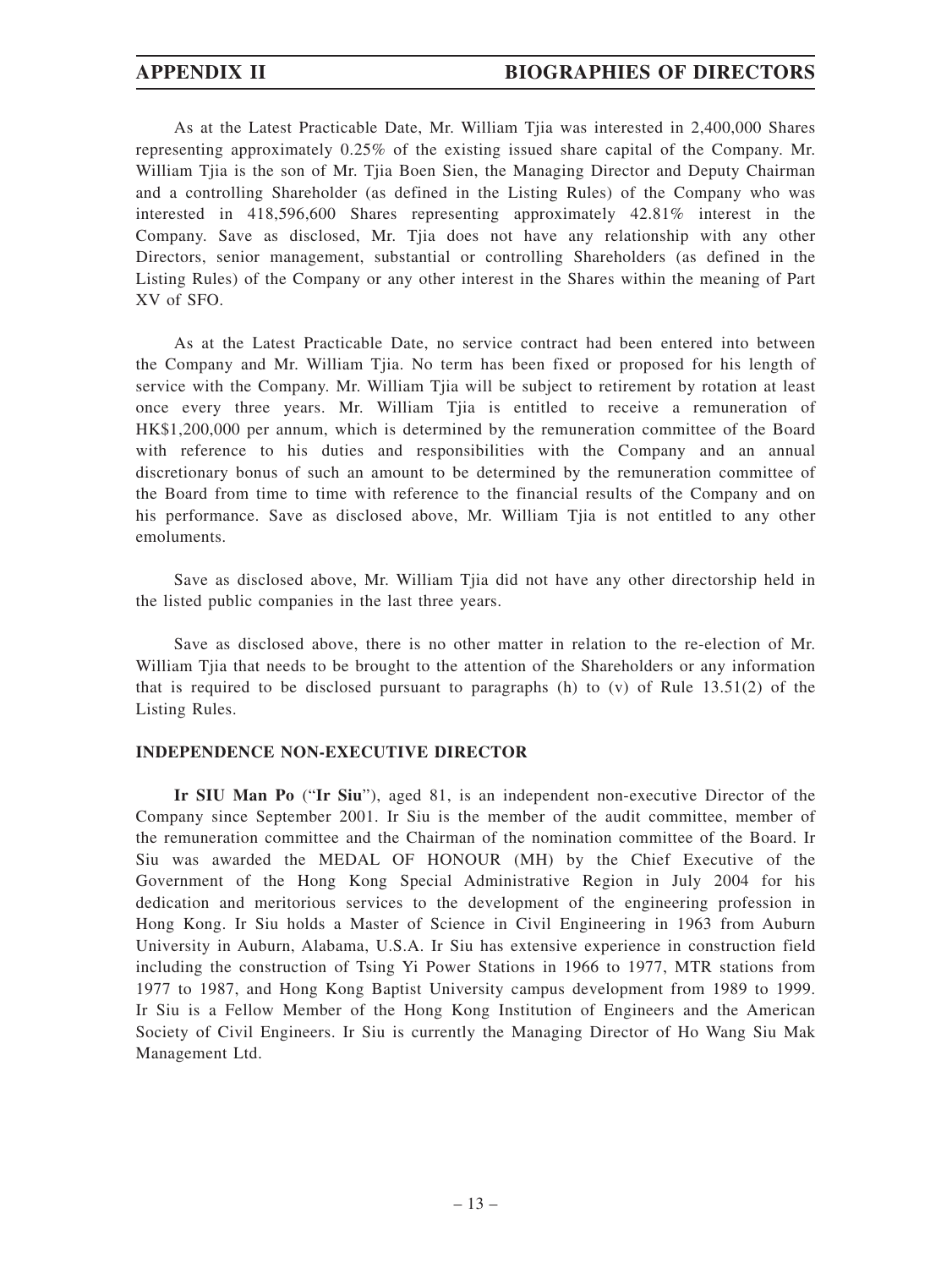As at the Latest Practicable Date, Ir Siu was interested in 920,000 Shares representing approximately 0.09% of the existing issued share capital of the Company. Save as disclosed, Ir Siu does not have any relationship with any other Directors, senior management, substantial or controlling Shareholders (as defined in the Listing Rules) of the Company or any other interest in the Shares within the meaning of Part XV of the SFO.

As at the Latest Practicable Date, no service contract had been entered into between the Company and Ir Siu. No term has been fixed or proposed for his length of service with the Company. Ir Siu will be subject to retirement by rotation at least once every three years. Ir Siu is entitled to receive a remuneration of HK\$240,000 per annum, which is determined by the Remuneration Committee of the Board with reference to his duties and responsibilities with the Company. Save as disclosed above, Ir Siu is not entitled to any other emoluments.

Save as disclosed above, Ir Siu did not have any other directorship held in the listed public companies in the last three years.

Save as disclosed above, there is no other matter in relation to the re-election of Ir Siu that needs to be brought to the attention of the Shareholders or any information that is required to be disclosed pursuant to paragraphs (h) to  $(v)$  of Rule 13.51(2) of the Listing Rules.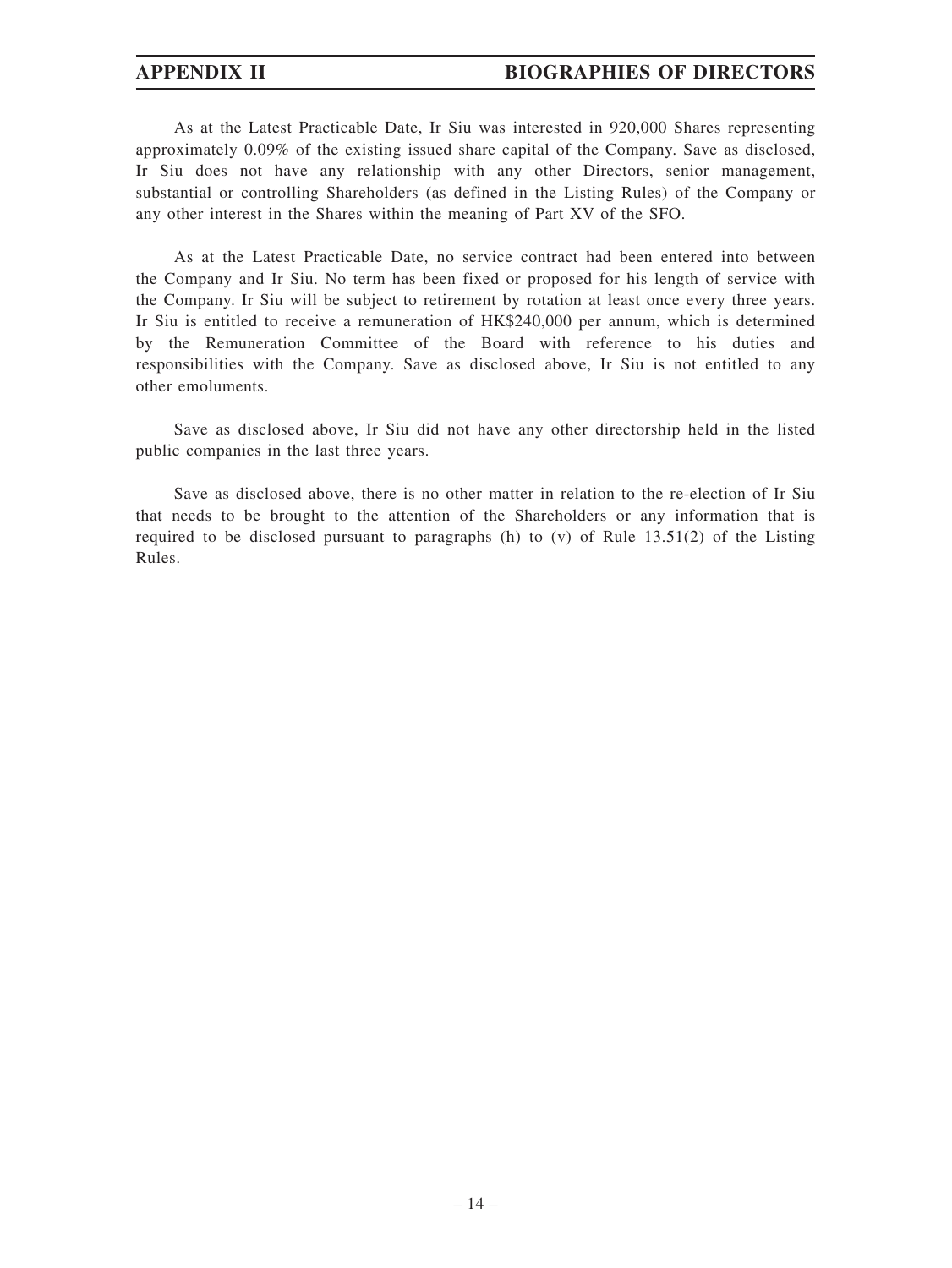

# **DESON DEVELOPMENT INTERNATIONAL HOLDINGS LIMITED**

# **迪臣發展國際集團有限公司** \*

*(Incorporated in Bermuda with limited liability)* **(Stock Code: 262)**

**NOTICE IS HEREBY GIVEN** that an annual general meeting ("**AGM**") of Deson Development International Holdings Limited (the "**Company**") will be held at 11th Floor, Nanyang Plaza, 57 Hung To Road, Kwun Tong, Kowloon, Hong Kong on Tuesday, 20 August 2019 at 11:30 a.m. for the following purposes:

- (1) To receive and adopt the audited consolidated financial statements and the reports of directors and auditors of the Company for the year ended 31 March 2019;
- (2) To approve the payment of a final dividend for the year ended 31 March 2019 of HK0.5 cent per share;
- (3) (A) To consider the re-election of Mr. Lu Quanzhang as executive Director of the Company;
	- (B) To consider the re-election of Mr. Tjia Wai Yip William as an executive Director of the Company;
	- (C) To consider the re-election of Ir Siu Man Po (who has served the Company as an independent non-executive director for more than nine (9) years) as an independent non-executive director of the Company;
- (4) To authorise the board of Directors of the Company to fix the remuneration of the Directors of the Company;
- (5) To consider the re-appointment of Ernst & Young as the auditors of the Company and to authorise the board of Directors of the Company to fix their remuneration;
- (6) As special business, to consider and, if thought fit, to pass, with or without modification, the following resolutions as ordinary resolutions:
	- (A) "**THAT**:
		- (a) subject to paragraph (c) of this resolution, the exercise by the Directors of the Company during the Relevant Period (as defined in paragraph (d) below) of all the powers of the Company to allot, issue or deal with additional shares in the share capital of the Company or securities convertible into such shares or options, warrants or similar rights to

*<sup>\*</sup> For identification purpose only*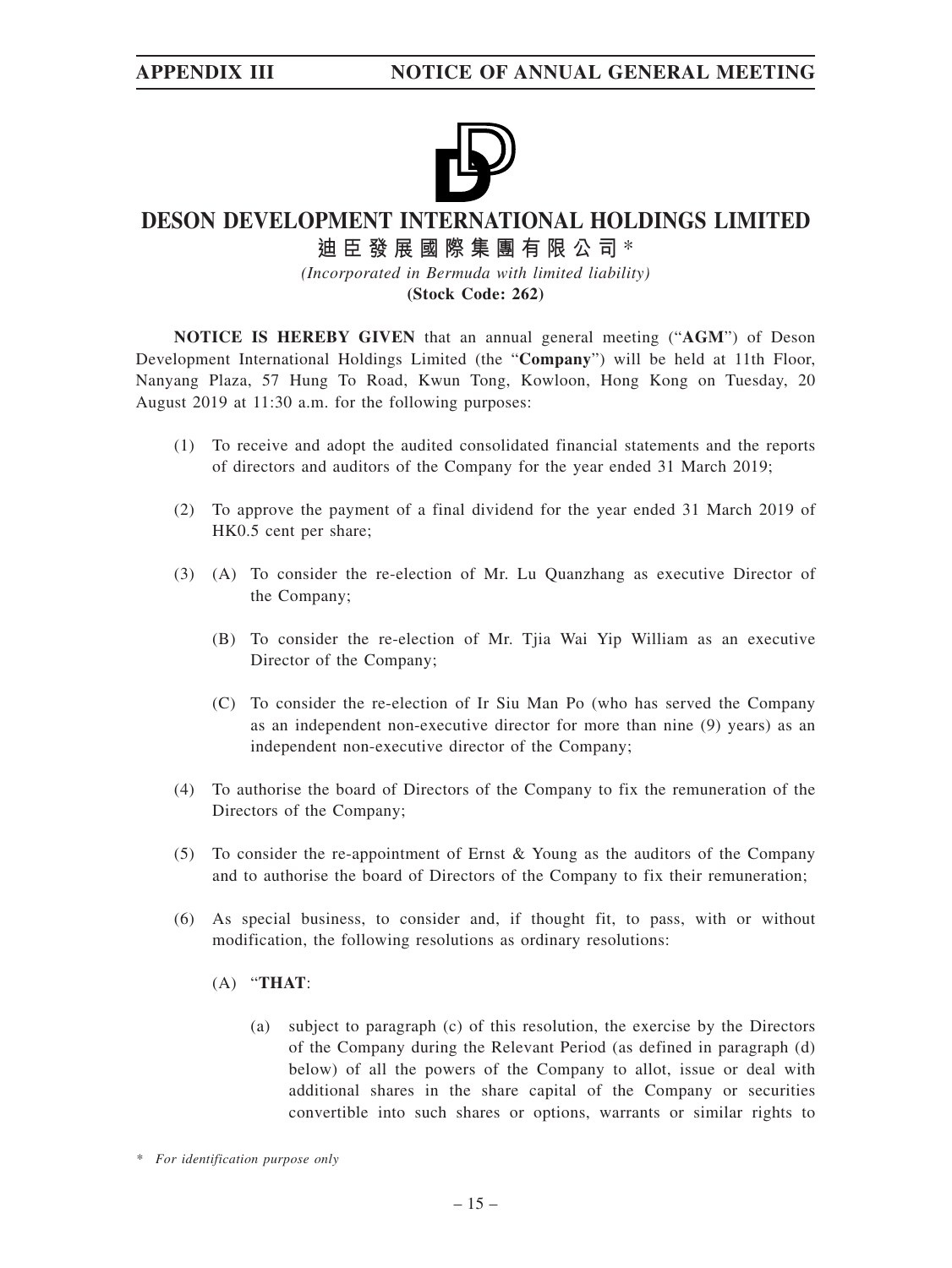subscribe for any such shares or such convertible securities and to make or grant offers, agreements and options which might require the exercise of such powers, subject to and in accordance with all applicable laws, be and is hereby generally and unconditionally approved;

- (b) the approval in paragraph (a) of this resolution shall authorize the Directors of the Company during the Relevant Period (as defined in paragraph (d) below) to make or grant offers, agreements and options which would or might require the exercise of such powers after the end of the Relevant Period;
- (c) the aggregate nominal amount of share capital to be allotted and issued or agreed conditionally or unconditionally to be allotted (whether pursuant to an option or otherwise) and issued by the directors of the Company pursuant to the approval in paragraph (a) of this resolution, otherwise than pursuant to (i) a Rights Issue (as defined in paragraph below), (ii) the exercise of the subscription rights or conversion rights under the terms or any warrants issued by the Company or any securities which are convertible into shares of the Company and from time to time outstanding, (iii) the exercise of any options granted under the share option scheme or similar arrangement for the time being adopted for the grant or issue to (amongst others) officers and/or employees of the Company and/or any of its subsidiaries of shares or rights to acquire shares of the Company, or (iv) any scrip dividend or similar arrangement providing for the allotment of shares of the Company in lieu of the whole or part of a dividend on shares of the Company in accordance with the bye-laws of the Company in force from time to time, shall not exceed 20 per cent. of the aggregate nominal amount of the share capital of the Company in issue as at the date of the passing of this resolution and the said approval shall be limited accordingly; and
- (d) for the purpose of this resolution:

"**Relevant Period**" means the period from the passing of this resolution until whichever is the earlier of:

- (i) the conclusion of the next annual general meeting of the Company;
- (ii) the expiration of the period within which the next annual general meeting of the Company is required by the bye-laws of the Company or any applicable laws of Bermuda to be held; and
- (iii) the revocation or variation of the authority given under this resolution by an ordinary resolution of the shareholders of the Company in general meeting; and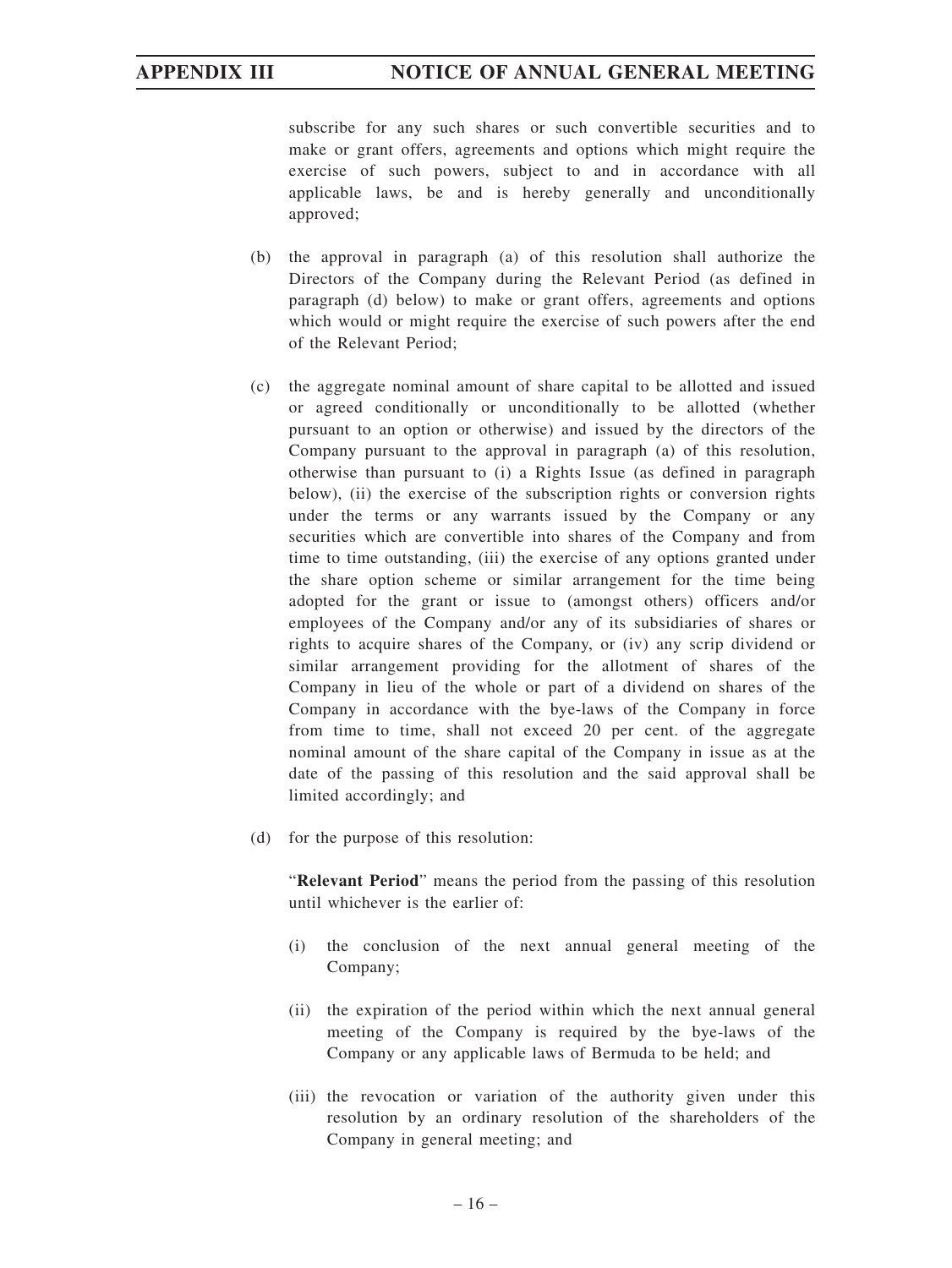"**Rights Issue**" means an offer of shares of the Company open for a period fixed by the directors of the Company to holders of shares of the Company on the register of members of the Company on a fixed record date in proportion to their then holdings of such shares (subject to such exclusions or other arrangements as the directors of the Company may deem necessary or expedient in relation to fractional entitlements or having regard to any restrictions or obligations under the laws of or the requirements of any recognized regulatory body or stock exchange in any territory outside Hong Kong applicable to the Company)."

# (B) "**THAT**:

- (a) subject to paragraph (b) of this resolution, the exercise by the directors of the Company during the Relevant Period (as defined in paragraph (c) below) of all the powers of the Company to purchase its own shares on The Stock Exchange of Hong Kong Limited (the "**Stock Exchange**") or any other exchange on which the securities of the Company may be listed and recognized by the Securities and Futures Commission of Hong Kong and the Stock Exchange for this purpose ("**Recognised Stock Exchange**"), subject to and in accordance with all applicable laws and regulations of Bermuda, the bye-laws of the Company and the requirements of the Rules Governing the Listing of Securities on the Stock Exchange or any other applicable requirements of any Recognised Stock Exchange as amended from time to time, be and is hereby generally and unconditionally approved;
- (b) the aggregate nominal amount of shares which the Company may be purchased by the Company pursuant to the approval in paragraph (a) above during the Relevant Period (as defined in paragraph (c) below) shall not exceed 10 per cent. of the aggregate nominal amount of the share capital of the Company in issue as at the date of the passing of this resolution and the said approval shall be limited accordingly; and
- (c) for the purposes of this resolution:

"**Relevant Period**" means the period from the passing of this resolution until whichever is the earlier of:

- (i) the conclusion of the next annual general meeting of the Company;
- (ii) the expiration of the period within which the next annual general meeting of the Company is required by the bye-laws of the Company or any applicable laws of Bermuda to be held; and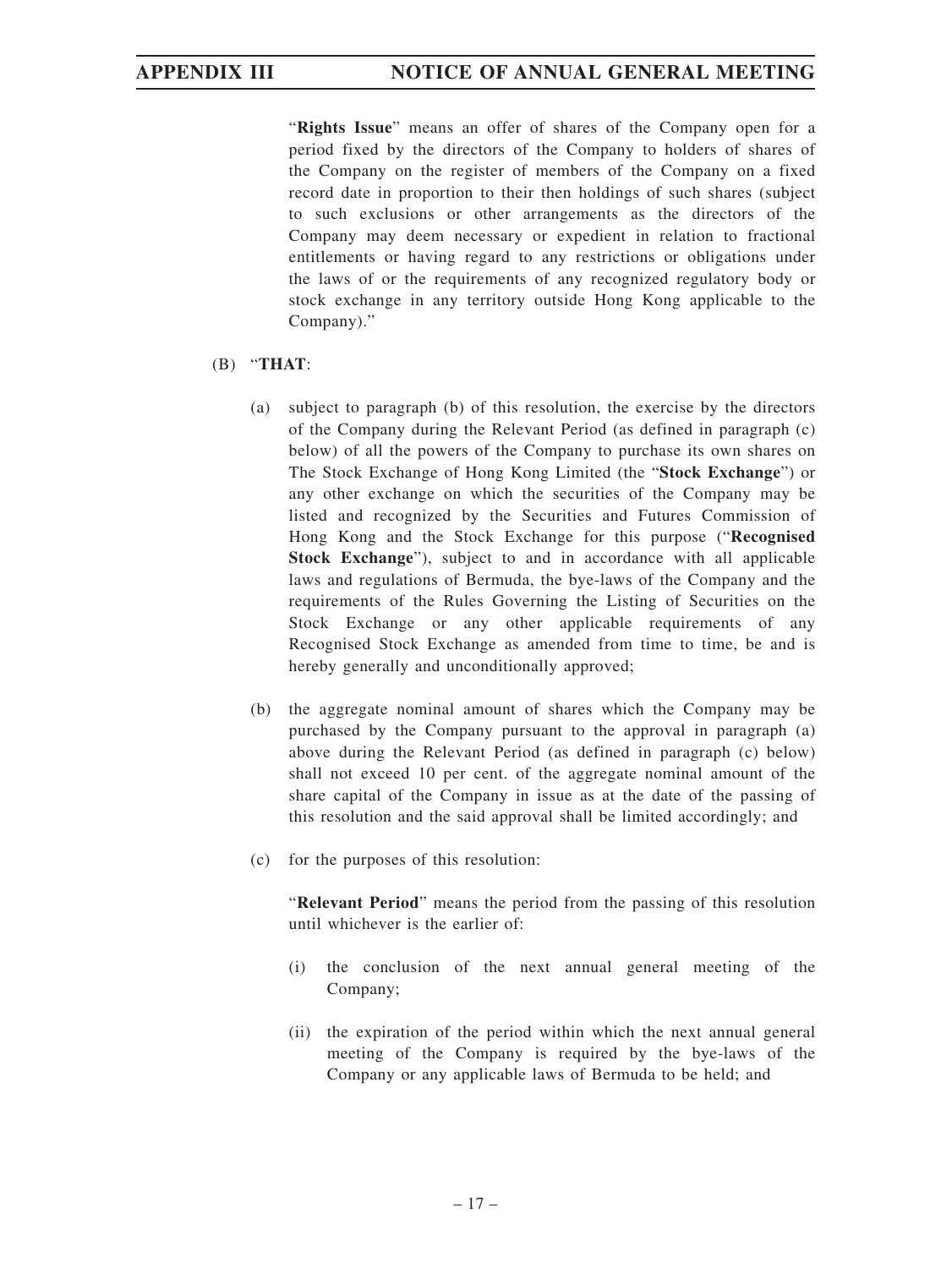(iii) the revocation or variation of the authority given under this resolution by an ordinary resolution of the shareholders of the Company in general meeting."

## (C) "**THAT**

subject to the passing of the resolutions set out in items  $6(A)$  and  $6(B)$  in the notice convening this meeting, the aggregate nominal amount of the share capital of the Company which has been purchased by the Company pursuant to the authority granted to the directors of the Company under the resolution set out in item 6(B) of the said notice shall be added to the aggregate nominal amount of share capital of the Company that may be allotted, issued and dealt with by the directors of the Company pursuant to the resolution set out in item 6(A) of the said notice, provided that such amount shall not exceed 10% of the aggregate nominal amount of the share capital of the Company in issue as at the date of passing of this resolution."

# By Order of the Board **Deson Development International Holdings Limited Tjia Boen Sien** *Managing Director and Deputy Chairman*

Hong Kong, 17 July 2019

*Registered office in Bermuda:* Victoria Place, 5th Floor 31 Victoria Street Hamilton HM10 Bermuda

*Notes:*

- 1. Any Shareholder of the Company entitled to attend and vote at the AGM is entitled to appoint another person (who must be an individual) as his proxy to attend and vote instead of him and a proxy so appointed shall have the same right as the Shareholder to speak at the AGM. A proxy need not be a Shareholder of the Company. A Shareholder who is the holder of 2 or more Shares may appoint more than one proxy to represent him and vote on his behalf at the AGM.
- 2. A form of proxy for use at the AGM is enclosed. In order to be valid, the proxy form together with the power of attorney or other authority (if any) under which it is signed or a notarially certified copy of such power or authority must be deposited at the Company's branch share registrar and transfer office in Hong Kong, Tricor Tengis Limited at Level 54, Hopewell Centre, 183 Queen's Road East, Hong Kong as soon as possible and in any event not less than 48 hours before the time appointed for the holding of the AGM or any adjourned meeting thereof.
- 3. Completion and delivery of the form of proxy will not preclude a Shareholder of the Company from attending and voting in person at the AGM or any adjournment thereof should such Shareholder so wishes, and in such event, the instrument appointing a proxy shall be deemed revoked.
- 4. Where there are joint holders of any share of the Company, any one of such joint holder may vote, either in person or by proxy, in respect of such shares as if he were solely entitled to vote, but if more than one of such joint holders are present at the AGM, the most senior holder shall alone be entitled to vote, whether in

*Principal place of business:* 11th Floor, Nanyang Plaza 57 Hung To Road, Kwun Tong Kowloon Hong Kong